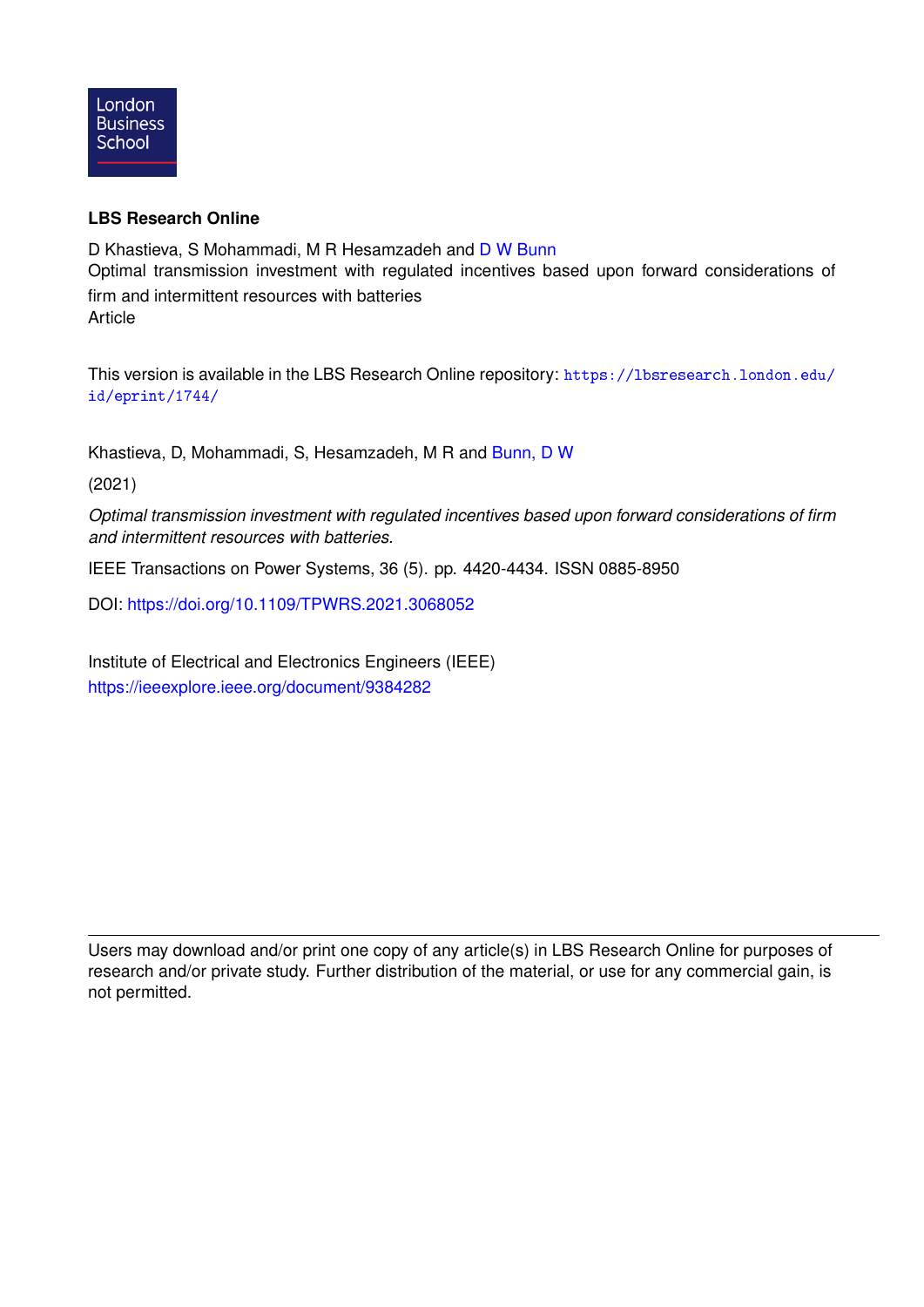# Optimal Transmission Investment with Regulated Incentives based upon Forward Considerations of Firm and Intermittent Resources with Batteries

Dina Khastieva, *Student Member, IEEE*, Saeed Mohammadi, *Student Member, IEEE*, Mohammad Reza Hesamzadeh, *Senior Member, IEEE*, and Derek Bunn

*Abstract*—Regulatory support for transmission investment by private investors follows a complex process of dialogue, information sharing, commitments, and incentives. Whilst this process has attracted substantial research, the formulation of efficient solutions still remains an open question and this has become more complex with the emergence of new intermittent and batterystorage resources. We propose an optimal incentive solution in which the private transmission company earns congestion rents and an incentive fee, set by agreement with the regulator. This fee is set in the context of assessing the impact of current and future generation resources (conventional, intermittent, and batteries) on the congestion rents. The welfare-optimizing solution follows from a mixed integer, nonlinear, bilevel optimization problem, which is computationally challenging. We re-cast the problem for tractability and devise a disjunctive-based decomposition algorithm. Its performance has been successfully demonstrated on two standard IEEE case studies.

*Index Terms*—Forward-looking transmission investment, Batterystorage system, Incentive regulation.

#### I. INTRODUCTION

ELECTRICITY regulators are facing an increasing require-<br>ment to ensure efficient investment in transmission assets ment to ensure efficient investment in transmission assets through market incentives, rather than via direct control. State ownerships of the networks are now quite widely regarded as unnecessary and expensive claims on public funds, when there is an effective Independent System Operator. Thus, merchant investors in transmission lines have been motivated by the prospect of capturing congestion rents and/or regulated returns within a wholesale power market, or arbitrage rents across interconnectors between separate markets. However, it is recognized that congestion or arbitrage rents are not enough to stimulate adequate transmission investment and further incentives are required [1]. But developing a formal process for efficient investment signals has been elusive, not least because there is an endogenous relationship between transmission and generation investments. Generators will not take final investment decisions to build new plants unless they have a connection agreement for entry into the transmission system, whilst transmission companies will not build new lines unless there are power flow benefits that can be monetised. Thus, efficient incentives for merchant transmission investment are inter-related with economic signals for generation new-build. Furthermore, generation resources are becoming increasingly complicated to model with the widespread penetration of renewable resources, such as wind [2], and the emerging adoption of large-scale batteries [3]. Designing efficient incentives in this context remains an open question in both theory and practice. Thus, in 2016, a FERC report [4], in reference to a previous Order issued in 2011 which included new discriminatory incentives to stimulate non-incumbent generator and interregional transmission investments, said, "It is difficult to assess [as a consequence] whether the investments made are more efficient or cost-effective". Elsewhere, in the world there is active consideration of new transmission remuneration and charging principles with an emphasis upon efficient forward signals for investment (e.g., Britain [5], New Zealand [6]). This widespread re-evaluation of the transmission investment has been largely motivated by the technological disruptions of new large-scale renewable facilities and distributed energy resources, both of which place substantial new requirements upon network resources and their re-configurations. In this paper we therefore address and propose a solution to this open question of how regulators can apply efficient incentives to transmission owners whilst having regard to the changing circumstances of optimal generation investment.

#### *A. Modelling Perspective and Background Research*

We characterise the main feature of the problem in a stylized but realistic model which consists of a Transmission Company (Transco) responding to investment signals from the congestion rents and regulatory incentives in an energy market with conventional incumbent generators, new investors in wind-generation and battery-storage, the latter in particular presenting substantial modeling challenges. Wind captures the intermittency aspect and is also a proxy for solar in our analysis, whilst battery storage is both an increasingly important hedge for intermittent resources as well as a flexibility resource for network operators, offsetting to some extent the need for new transmission investment. Many jurisdictions do not permit network operators to own battery resources and so optimal independent battery investment must be assumed. We assume that the regulatory body seeks to provide incentives to the Transco within the context of a welfare-maximizing perspective on the energy market evolution as a whole. Thus, in our model, it considers incumbent behaviour as well optimal wind and battery investment.

Dina Khastieva, Saeed Mohammadi, and Mohammad Reza Hesamzadeh are with School of Electrical Engineering and Computer Science at KTH Royal Institute of Technology, Stockholm, Sweden ({dinak,saeedmoh,mrhesa}@kth.se). Derek Bunn is with London Business School in the Subject Area of Management Science and Operations, London, UK.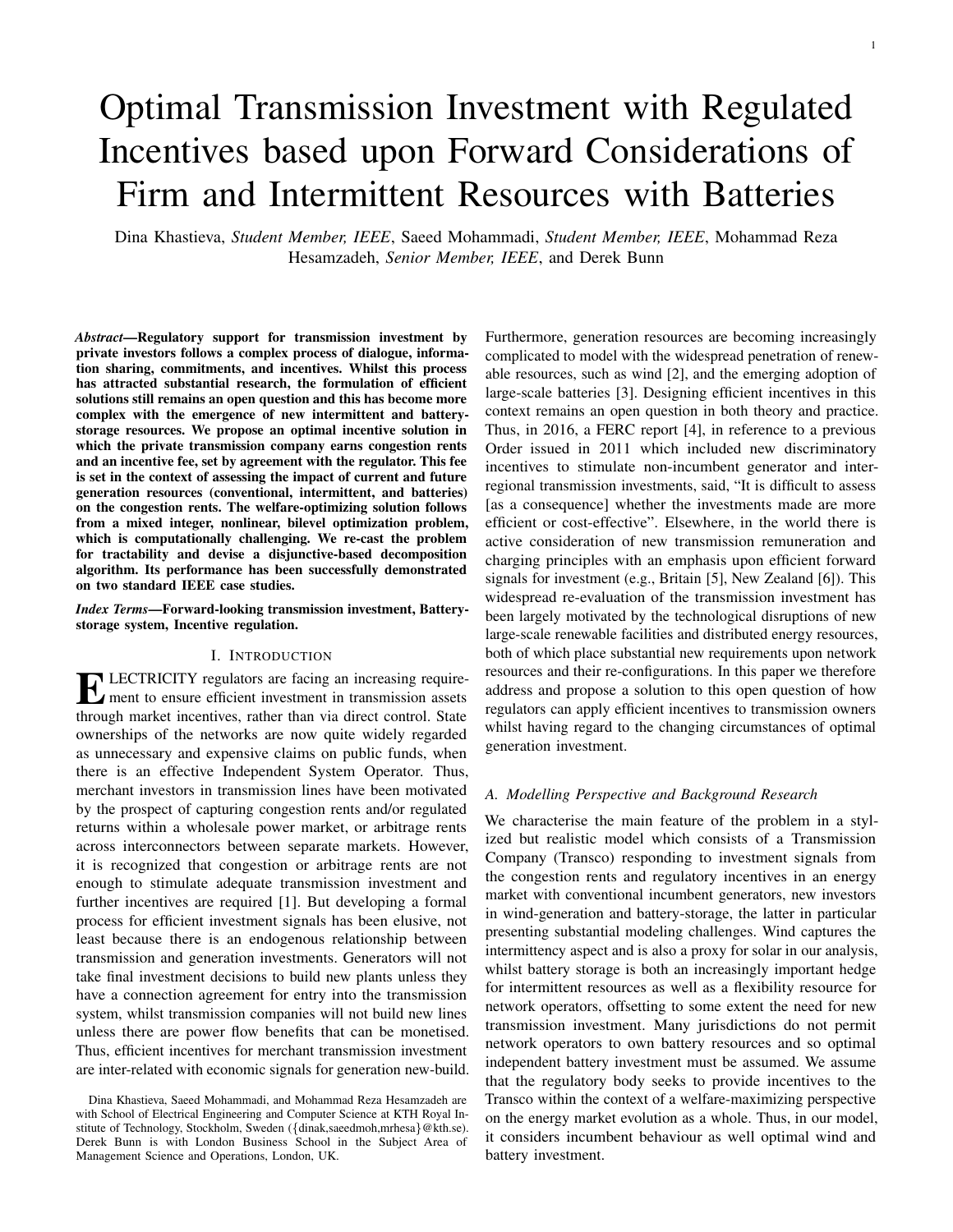Coordination of transmission and generation investment is not a new problem and was often posed in terms of whether the transmission decision should lead or follow the generation decision [7] and [8]. The concept of investment coordination is further discussed in [9] and [10], whilst [11] and [12] propose game theoretic models for proactive and reactive coordination. In [13] proactive coordination under imperfect competition is assumed, leading to an analysis of investment coordination between transmission networks and different types of energy storage assets. All these papers support the proactive view for efficient coordination [14]. In [15] the issue of forward-looking transmission investment coordination is considered alongside investment in wind-generation capacities. Although we can rely on market prices to deliver the optimal investment in the battery-storage and the wind-generation capacities, the marketdriven transmission investment remains in theoretical debate<sup>1</sup>. This means that transmission investors do not have a proper regulatory mechanism to incentivize their optimal investment in transmission capacity, which in turn would support the optimal market-wide investment in battery-storage and windgeneration. Price-cap regulation is proposed in [16] and [17] and under certain conditions, these regulatory mechanisms lead to transmission investment plans which maximizes social welfare [18]. Alternatively, [19] proposes a reward/penalty regulatory mechanism in which the regulator rewards the transmission investor when the transmission is expanded to reduce the congestion rents. An out-turn regulatory variation was proposed by [20]. The out-turn is defined as the difference between the actual electricity price and the price without transmission congestion, such that the transmission investor is responsible for total out-turn cost and any transmission losses. In [18], [21], and [22] the transmission investor maximizes its profit (sum of merchandising surplus and a fixed charge) subject to the price-cap constraint introduced in [16]. From a different perspective, [23] proposes an incremental surplus subsidy (ISS) mechanism for regulating a firm when the regulator does not have cost information of the regulated firm. In other words, when a monopolist carries out a relevant regulatory activity, the ISS awards the monopolist the gain from any socialwelfare increase. The ISS mechanism has a number of attractive features [24] and it has been argued that implementing the ISS mechanism in Australia can maximise the social-welfare of transmission network investments. Motivated by this, we reformulate and extend the ISS approach to demonstrate that it can efficiently coordinate the greater complexity of jointly optimal investments in battery-storage, wind-generation, and the transmission network. The lack of a comprehensive paper addressing engineering, regulatory economics and computational aspects of the transmission investment coordination is clear from Table I.

#### *B. Contributions*

The current paper contributes to the relevant literature as follows:

- (a) It develops a merchant-regulatory incentive mechanism (ISS based mechanism) for forward-looking transmission investment coordinated with the optimal investment in battery-storage and wind-generation capacity. We extend [23] and [24], proving analytically that the ISS mechanism can be efficiently used for electricity network investments which also involve new battery-storage and wind-generation facilities. This has been done in Section II and through Lemma 1. In particular, Lemma 1 proves that our extended ISS mechanism to consider transmission investment, wind-generation investment, and battery-storage investment results in social-welfare maximizing outcomes. The extension of the ISS mechanism to fully co-ordinate transmission investment, battery-storage investment and wind-generation investment are original contributions of our paper.
- (b) The proposed optimal investment framework is modeled as a mixed-integer nonlinear bilevel program which is difficult to solve, but we develop a novel transformation to a more computationally tractable mixed integer linear program (MILP).

The novelty of the transformation lies in the combination of duality conditions and tailored linearization techniques. Linarization techniques are used to eliminate bilinear terms or replace them with equivalent linear terms. The mathematical proof of the Lemma 2 shows that the energy storage charge and discharge variables can be dropped from the problem without affecting the solution space. Although various previous researchers have used similar relaxations in their formulations, none of them were able to provide a mathematical proof that such relaxations will not affect the solution space of their problems. Furthermore, we proposed Lemma 3 and Lemma 4 in which some nonlinear terms are expressed equivalently as linear terms. Both Lemma 3 and Lemma 4 are derived after careful consideration of our problem structure. These novel reformulation techniques are original contributions of our paper.

(c) A disjunctive-based decomposition (DBD) algorithm is proposed and carefully studied to further improve the computational tractability of the problem. The proposed decomposition algorithm employs ideas

presented in [25] to eliminate disjunctive parameters from master problem and proposes a technique to eliminate disjunctive parameters from the sub-problem. But the algorithm presented in [25] still contains disjunctive parameters, whilst our proposed DBD algorithm eliminates the presence of such parameters completely. Furthermore, the DBD algorithm proposes a unique multi-cut acceleration technique which creates a fast convergence in the algorithm. The combination of the sub-problem reformulation technique and multi-cut acceleration are original contributions of our paper.

#### II. PROPOSED MECHANISM

A profit-maximizing Transmission Company (Transco) recovers its investment costs by collecting the congestion rent and

<sup>1</sup>Merchant transmission investment where the investor relies on interlocational price differences (congestion rent) has a tendency to deliver suboptimal investment both in theory and in practice [1].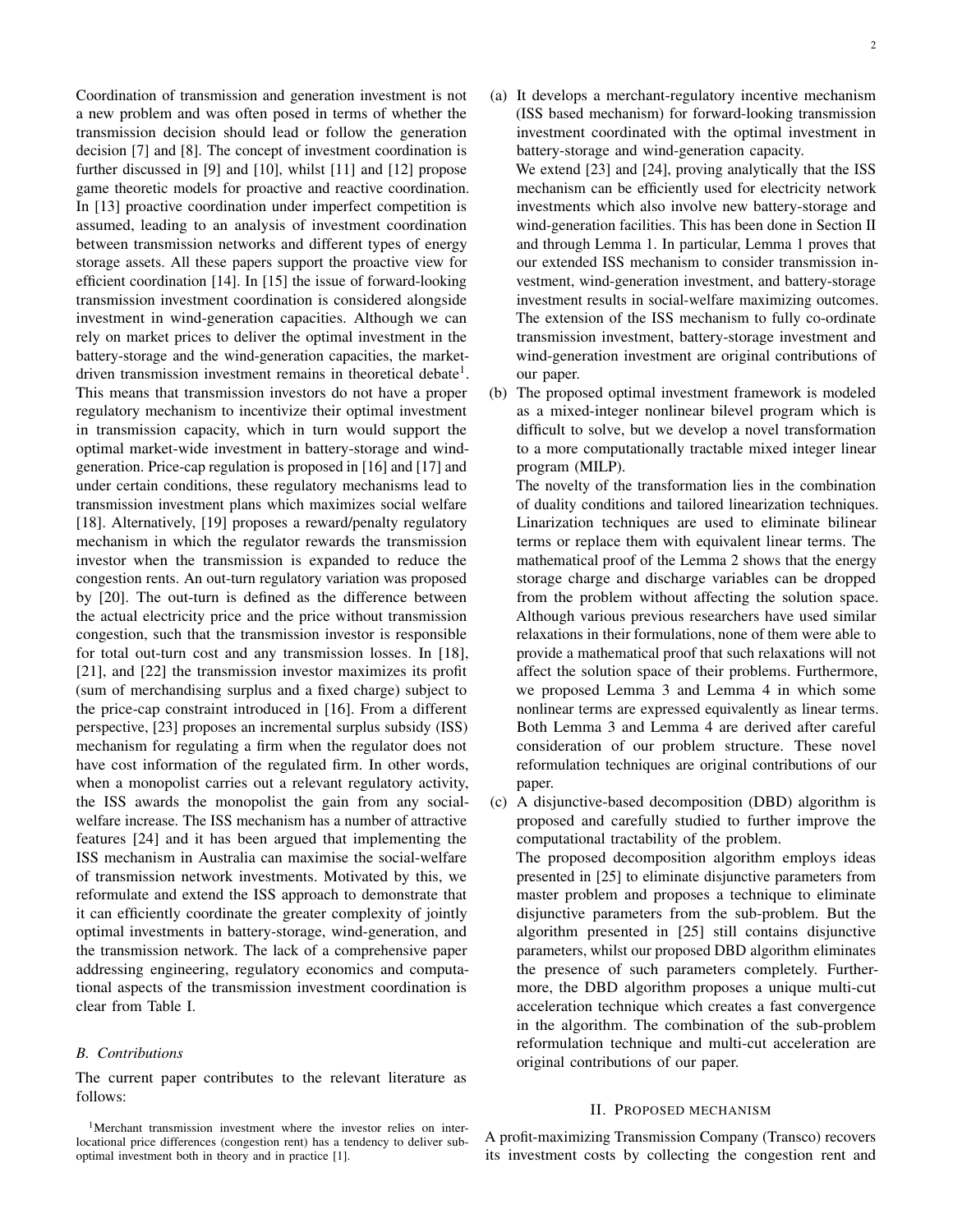Table I THE COMPARATIVE LITERATURE REVIEW

| Papers                                                                                                                                                                                                                                                                                       |     |     | Ш              |            |     | VI  | VІ         |
|----------------------------------------------------------------------------------------------------------------------------------------------------------------------------------------------------------------------------------------------------------------------------------------------|-----|-----|----------------|------------|-----|-----|------------|
| $[16]$ , $[17]$ , $[18]$ , $[21]$                                                                                                                                                                                                                                                            | Yes | No  | N <sub>0</sub> | No         | No  | No  | No         |
| $[22]$ , $[23]$ , $[24]$                                                                                                                                                                                                                                                                     | Yes | No  | N <sub>0</sub> | <b>Yes</b> | No  | No  | No         |
| $[10]$ , $[$<br>171, 191.<br>[11], [15], [26]                                                                                                                                                                                                                                                | No  | Yes | No             | No         | Yes | Yes | No         |
| [27], [28], [29]                                                                                                                                                                                                                                                                             | Yes | Yes | N <sub>0</sub> | No         | Yes | No  | No         |
| Our paper                                                                                                                                                                                                                                                                                    | Yes | Yes | Yes            | Yes        | Yes | Yes | <b>Yes</b> |
| (I), Incorporation and contract and the contract $\mathcal{L}$ and $\mathcal{L}$ and $\mathcal{L}$ and $\mathcal{L}$ and $\mathcal{L}$ and $\mathcal{L}$ and $\mathcal{L}$ and $\mathcal{L}$ and $\mathcal{L}$ and $\mathcal{L}$ and $\mathcal{L}$ and $\mathcal{L}$ and $\mathcal{L}$ (IV). |     |     |                |            |     |     |            |

(I): Incentive mechanism proposed, (II): Can be applied to investment coordination, (III): Supports coordinated investment in more than two assets, (IV): Social-welfare maximum is guaranteed, (V): Comprehensive mathematical model is proposed, (VI): Comprehensive mathematical model is reduced to an equivalent MILP model, (VII): Novel solution methodology is proposed

receiving a regulated fixed-fee from the regulator. The fixed-fee ensures that the Transco is compensated for its contribution to positive social welfare. The forward-looking Transco forecasts market-wide changes in generation and storage capacities in its optimal transmission investment decision. The regulated fixed-fee is calculated using an ISS mechanism. The ISS mechanism awards the monopolist the gain from the socialwelfare increase at each investment period. Under the ISS incentive mechanism the regulator collects the social welfare increase through transmission tariffs or taxes and pays them to a transmission company as a fixed fee. Such fixed fee incentivizes a transmission company to perform investments in social-welfare maximizing way. The original ISS mechanism [23] was proposed to address regulated transmission investment problems. The process is that the regulator will set a fixed fee,  $\Phi_t$ , computed for each investment planning period (typically a year). The fixed fee is set by the regulator who has a goal to achieve social welfare maximising investments, and it was theoretically proven in [23] that the original ISS mechanism can achieve this. Thus, it could be efficiently applied to incentivize socially optimal transmission investments. However, the ISS mechanism has not yet considered battery-storage or windgeneration investments and that is one of our main contributions. As with most transmission charging, the fixed fee,  $\Phi_t$ , is paid to the Transco by the consumers (for example from grid tariffs). We, therefore, formulate a new fixed fee calculation as (1):

$$
\Phi_t = \Delta \pi_t^G + \Delta \pi_t^E + \Delta \pi_t^W + \Delta \pi_t^L - \pi_{t-1}^T + \overline{C}_{t-1}^T - \tilde{C}_t^E - \widehat{C}_t^W. \tag{1}
$$

In (1),  $\Delta \pi_t^G$  is the difference in the expected surplus of the conventional generators,  $\pi_t^G$ , between time period t and the previous period. In the expected surplus for the status quo period,  $t = 1$ , where only the existing system is considered, the fixed fee will be equal to zero. Similarly,  $\Delta \pi_t^E$ ,  $\Delta \pi_t^W$ , and  $\Delta\pi_t^L$  are the differences of the expected surpluses for Battery Storage System (BSS), wind generator and loads respectively<sup>2</sup>. The  $\pi_{t-1}^T$  is the expected merchandising surplus of the Transco in the previous period and  $\overline{C}_t^{\mathsf{T}}$  $t_{-1}$  is the transmission investment costs in the previous period. The  $\tilde{C}_{t}^{E}$  and  $\hat{C}_{t}^{W}$  are the total investments in the battery-storage and wind generator capacity for the period at hand.

The objective of the proposed incentive mechanism is to maximize the social welfare, which is defined as the expected surpluses of all participants minus all investment costs:

$$
SW_t = \pi_t^G + \pi_t^E + \pi_t^W + \pi_t^L + \pi_t^T - \overline{C}_t^{\mathsf{T}} - \tilde{C}_t^E - \hat{C}_t^W.
$$
 (2)

Given the fixed fee defined above, the Transco will maximize its total surplus for each planning period as defined in (3):

$$
\begin{aligned}\n\text{Maximize } \sum_{t \in \mathcal{T}} (\pi_t^T + \Phi_t - \overline{C}_t^T) \\
\text{Subject to: } \Phi_t = \Delta \pi_t^G + \Delta \pi_t^E + \Delta \pi_t^W + \Delta \pi_t^L - \pi_t^T + \n\end{aligned} \tag{3a}
$$

$$
\text{eject to: } \Phi_t = \Delta \pi_t^G + \Delta \pi_t^E + \Delta \pi_t^W + \Delta \pi_t^L - \pi_{t-1}^T + \overline{C}_{t-1}^{\mathsf{T}} - \Delta \tilde{C}_t^E - \Delta \hat{C}_t^W, \forall t > 1 \tag{3b}
$$
\n
$$
\text{Where } \pi_t^W, \pi_t^G, \pi_t^L, \pi_t^E, \tilde{C}_t^E, \tilde{C}_t^W \in SOL^3\{\text{Maximize } SW\} \tag{3c}
$$

In (3), and throughout the rest of the paper, SOL is short for "Solution of the following mathematical problem". In this case it refers to the solution of the social welfare maximization problem. The following lemma shows that the proposed incentive mechanism provides social-welfare maximizing investments.

Lemma 1. *The optimization problem in (3) results in socialwelfare maximizing investments.*

*Proof.* We assume two periods, status-quo period,  $t = 1$  and investment period,  $t = 2$ . If we substitute the fixed fee variable in the objective function (3a) with the right-hand side of the constraint (3b), we can re-write the objective function as:

$$
\sum_{t \in \mathcal{T}} (\pi_t^T + \Phi_t - \overline{C}_t^{\mathsf{T}}) = \sum_{t \in \mathcal{T}} (\pi_t^T + \Delta \pi_t^G + \Delta \pi_t^E + \Delta \pi_t^W + \Delta \pi_t^L - \pi_{t-1}^{\mathsf{T}} + \overline{C}_{t-1}^{\mathsf{T}} - \Delta \tilde{C}_t^E - \Delta \hat{C}_t^W - \overline{C}_t^{\mathsf{T}}) = \sum_{t \in \mathcal{T}} (\Delta \pi_t^G + \Delta \pi_t^W + \Delta \pi_t^E + \Delta \pi_t^H + \pi_{t-T}^T - \pi_{t=1}^T + \overline{C}_{t=1}^{\mathsf{T}} - \overline{C}_T^{\mathsf{T}} - \Delta \tilde{C}_t^E - \Delta \hat{C}_t^W) = \Delta SW_t
$$
\n(4)

This is the same expression as the definition of the social welfare (2). Hence, the objective function of the Transco is equivalent to maximizing the social welfare over the planning period. Thus, if a global solution for problem (3) is reached it will guarantee social welfare maximum investments. It is assumed that the regulator and the Transco agree on the parameters involved in calculating expression (4). These parameters are those which are used to calculate the surpluses  $\pi_t^T$ ,  $\pi_t^G$ ,  $\pi_t^W$ ,  $\pi_t^E$ , and  $\pi_t^L$ . In practice, that would be the basis of their regulatory dialogue. Therefore, the forward-looking investment decision of the Transco is modeled through the stochastic bilevel program in (5).

In the optimization problem (5), the objective function of the Transco is modeled in (5a) as the total expected congestion rent  $\pi_t^T$  plus fixed fee  $\Phi_t$  minus total investment cost.  $\pi_t^T = \sum_{sink} \lambda_{ntks} (\sum_{ik} I_n^{(i)} d_{itks} + \sum_{nb} E_n^{(b)} (\tilde{d}_{btks} - \tilde{g}_{btks}) \sum_{jk} J_{ij}^{(j)} g_{jtks} - \sum_{wk} W_{ij}^{(w)} \hat{g}_{wtks}$  is the total expected congestion rant of the Transco. In this formulation, the congestion tion rent of the Transco. In this formulation, the congestion

<sup>2</sup>Under the load we assume aggregated load which includes retail, distribution and end consumers of the electricity at each node of the electricity network. Load surplus is measured as the difference between the net value of its electricity consumption and total costs of the consumption. Under load net value we refer to total value load receives by consuming electricity at a given price.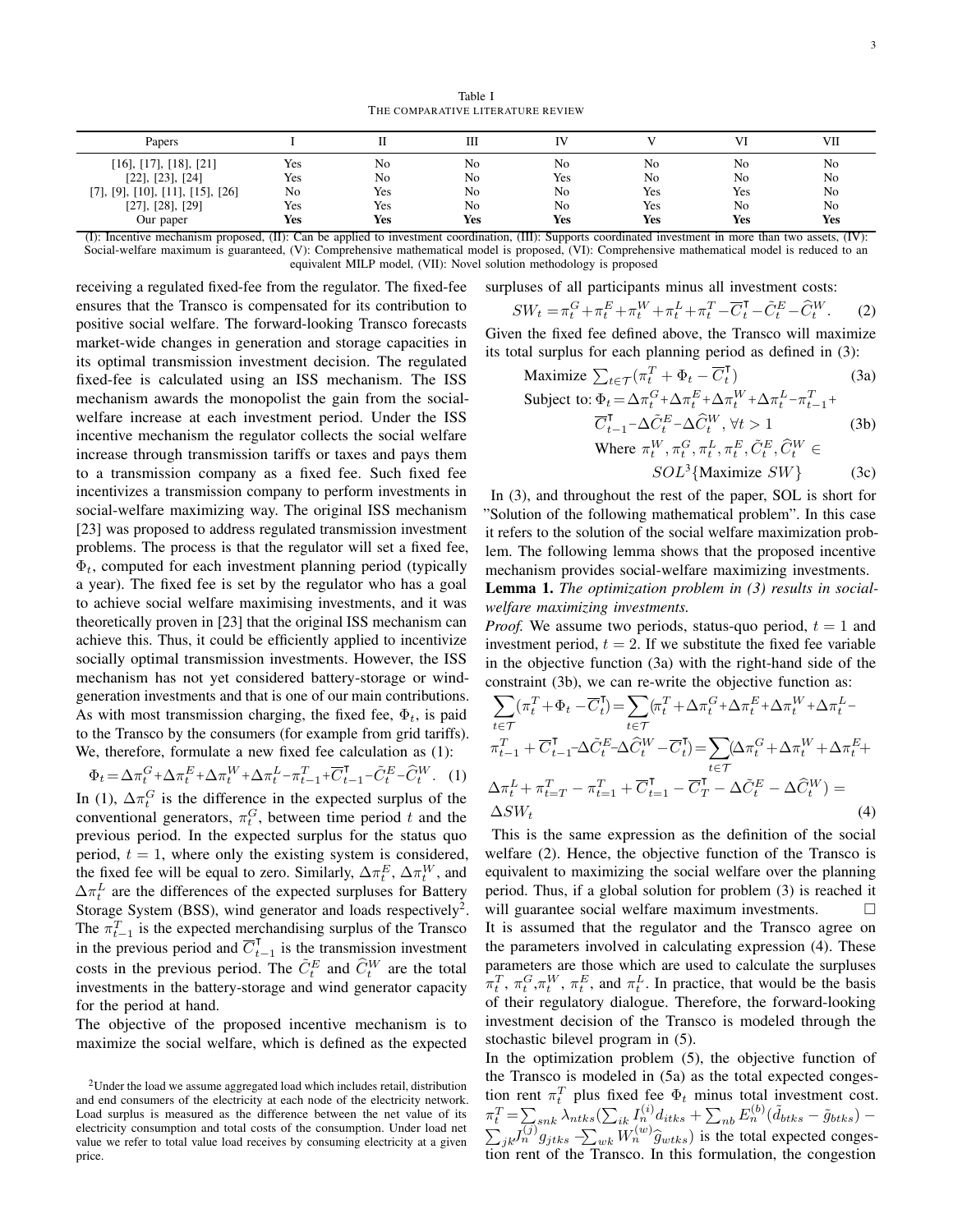rent is calculated as the difference between the money which is paid by units which withdraw power from the network (i.e. load and battery charging) and the money which is paid to units which inject power to the network (i.e. generating units and discharging batteries). A formal definition of congestion rents is provided in reference [30]. The investment in transmission lines is modeled through the variable  $y_{mt}$ . The investment decision is irreversible and ensured through an auxiliary variable  $z<sub>mt</sub>$ and the investment constraint (5c).

$$
\underset{z_{mt}, y_{mt} \in \{0, 1\}}{\text{Maximize}} \sum_{t} \frac{\Phi_{t} + \pi_{t}^{T} - \sum_{m} C_{mt}^{(T)} y_{mt}}{(1+r)^{t-1}} \tag{5a}
$$

Subject to:

$$
z_{mt} = \sum_{\hat{t} \le t} y_{m,\hat{t}} \,\forall m, t \ge 2 \tag{5b}
$$

$$
\sum_{t} y_{mt} \le 1 \ \forall m \tag{5c}
$$

$$
z_{mt} = 0 \,\forall m, t = 1 \tag{5d}
$$

Where 
$$
\Phi_t \in SOL\{(6)\}
$$
 and  $\pi_t^T \in SOL\{(7)\}$  (5e)

In the optimization problem (5), the fixed fee  $\Phi_t$  is decided by the regulator through (6) whilst the congested rent  $\pi_t^T$  depends on the wind and battery capacity investments as well as the hourly dispatch of the system, which is simulated through (7).  $SOL\{(6)\}$  and  $SOL\{(7)\}$  refer to solutions of the models (6) and (7), respectively.

The regulator's decision problem is therefore formulated as in (6). In the regulatory equation (6c) of the problem (6),  $\pi_t^L$  =  $\sum_{sik} (\Psi A_i d_{itks} - \sum_n I_n^{(i)} \lambda_{ntks} d_{itks})$ ,  $\pi^G_t$  =  $\sum_{sjk}(\sum_n J^{(j)}_n \lambda_{ntks} g_{jtks}\ -\ \Psi C_j g_{jtks}), \ \pi^W_t$  =  $\sum_{\tilde{J}}_{snwk} W_n^{(w)} \lambda_{ntks} \hat{g}_{wtks}$ , and  $\pi_t^E = \sum_{snbk} (E_n^{(b)} \lambda_{ntks} \tilde{g}_{btks} - E_n^{(c)} \lambda_{ntks} \tilde{g}_{mtks}$  $\tilde{d}_{btks}$ )+ $\Psi(C_b^{(dh)}$  $\tilde{d}_{b}^{(dh)}\tilde{d}_{btks}-C_{b}^{(ch)}$  $\delta_b^{(cn)}$   $\tilde{g}_{btks}$ )) are expected load surplus, generation surplus, wind-generation surplus and battery-storage surplus in the wholesale market. Here two separate time indices  $t$  and  $k$  are used for investment periods (in years) and operational periods (in hours), respectively. The regulatory constraint is modeled in (6c), which is not applied to the first planning period  $t = 1$  ( $\Phi_{(t=1)} = 0$  in (6b)).

Find 
$$
\Phi_t
$$
 such that:  $(6a)$ 

$$
\Phi_{(t=1)} = 0
$$
\n(6b)\n
$$
\Phi_t = \Delta \pi_t^L + \Delta \pi_t^G + \Delta \pi_t^W + \Delta \pi_t^E - \pi_{t-1}^T + \frac{1}{(1+r)^{t-1}} \left( \sum_m C_{mt}^{(T)} y_{m(t-1)} - \sum_w C_{wt}^{(W)} (u_{wt} - u_{w(t-1)}) - \sum_b C_{bt}^{(E)} (e_{bt} - e_{b(t-1)}) - \sum_b C_{bt}^{(P)} (p_{bt} - p_{b(t-1)})) \ \forall t \ge 2
$$
\n(6c)\nWhere  $\pi_t^T \in SOL\{(7)\}$ \n(6d)

The fixed fee  $\Phi_t$  can be calculated through a set of equations (regulatory constraints) without any explicit objective function. Thus, the regulator's decision problem (6) can be merged with the Transco's decision problem (5) and solved simultaneously. On the other hand, the battery-storage and wind-generator capacity investment can be modeled as a maximization problem in (7). Nodal prices ( $\lambda_{ntks}$  (\$/MWh)), power flows ( $f_{ltks}$ ,  $f_{mtks}$ (MW)), voltage angles ( $\theta_{ntks}$  (rad)), dispatched load ( $d_{itks}$ (MW)), generations ( $g_{itks}$ ,  $\hat{g}_{wtks}$  (MW)), and battery-storage charge and discharge  $(d_{btks}, \tilde{g}_{btks}$  (MW)) as well as batterystorage and wind-generation investments are calculated in (7). Objective function (7a) represents maximization of the social welfare including the demand utility function, generation

operational cost, wind-generation investment cost, and batterystorage investment cost. The non-decreasing properties of windgeneration invested capacities ( $u_{wt}$  (MW)) and battery-storage invested capacities ( $e_{bt}$  (MWh), $p_{bt}$  (MW)) are modeled in (7b)-(7d). Investments in wind-generation and battery-storage are modeled as continuous variables and are not reversible. Investments in battery-storage can be divided into two separate investments: energy capacity  $e_{bt}$  and power capacity  $p_{bt}$ . Energy capacity determines the maximum limit of the state of charge whilst power capacity sets the limits on charge and discharge rates.  $C_b^{(ch)}$  $b_b^{(ch)}$  (\$/MWh) and  $C_b^{(dh)}$  $b^{(an)}$  (\$/MWh) are the marginal operational costs of a battery which occur due to degradation and limited number of cycles of an asset<sup>4</sup>. The Active power balance constraint for node  $n$  is written in (7e). The active power flow constraints for existing lines are formulated in (7f). Similarly (7g) and (7h) are used for candidate lines. Here the active power flow constraint will be enforced only when we invest in the corresponding candidate line  $m(z_{mt} = 1)$ . The flow of the candidate line  $m$  is forced to be zero when there is no investment in this line according to constraint (7i). 100 MVA is used to convert reactance  $(X_l)$  to per unit values in the active power flow constraints (7f), (7g), and (7h). The energy balance constraint for battery-storage  $b$  is modeled in (7j) to keep track of the state of charge of the batterystorage and its available energy capacity. The upper and lower bounds on generation, load, battery-storage power, and energy, as well as on the thermal limits of existing and candidate transmission lines are modeled in (7k)-(7r). The simultaneous charge and discharge in battery-storage is not possible due to its technical limitations. Thus, following the traditional battery-storage operational models in [31] and [32] an auxiliary integer variable  $a_{btks}$  is introduced into the upper and lower limit constraints of battery-storage (7o)-(7p) to prevent the simultaneous charge and discharge during operation. Constraint (7s) sets node 1 as the reference node with zero voltage angle.  $\Omega = \{u_{wt}, e_{bt}, p_{bt}, \tilde{d}_{btks}, \tilde{g}_{btks}, d_{itks}, d_{itks}, g_{jtks}, \tilde{g}_{wtks}\}$  $f_{ltks}, f_{mtks}, \theta_{ntks}$  is the set of decision variables of the lower-level problem. Lagrange multipliers are assigned to each constraint and presented in parentheses separated by a colon.  $\Re$  is the set of real numbers.

$$
\begin{aligned}\n\text{Maximize} & \sum_{t} \frac{1}{(1+r)^{t-1}} \Big( \sum_{sk} \Psi P_s \big( \sum_{i} A_i d_{itks} - \sum_{j} C_j g_{jtks} - \sum_{b} C_b' d_{itks} \Big) \Big) \\
& = \sum_{b} \big( C_b^{(dh)} \tilde{d}_{btks} + C_b^{(ch)} \tilde{g}_{btks} \big) \big) - \big( \sum_{b} C_{bt}^{(E)} \big( e_{bt} - e_{b(t-1)} \big) - \sum_{b} C_{bt}^{(P)} \big( p_{bt} - p_{b(t-1)} \big) - \sum_{w} C_{wt}^{(W)} \big( u_{wt} - u_{w(t-1)} \big) \big) \\
& \quad (7a)\n\end{aligned}
$$

Subject to:

$$
u_{wt} - u_{w(t-1)} \ge 0 \quad (\eta_{wt}) \,\forall w, t \tag{7b}
$$

$$
e_{bt} - e_{b(t-1)} \ge 0 \quad (\kappa_{bt}) \ \forall b, t \tag{7c}
$$

$$
p_{bt} - p_{b(t-1)} \ge 0 \quad (\partial_{bt}) \forall b, t \tag{7d}
$$

$$
\sum_{j} J_n^{(j)} g_{jtks} + \sum_{w} W_n^{(w)} \hat{g}_{wtks} - \sum_{i} I_n^{(i)} d_{itks} + \sum_{b} E_n^{(b)} \tilde{g}_{btks} -
$$

$$
\sum_{b} E_n^{(b)} \tilde{d}_{btks} - \sum_{l} S_n^{(l)} f_{itks} + \sum_{l} R_n^{(l)} f_{itks} - \sum_{m} \overline{S}_n^{(m)} \hat{f}_{mtks} +
$$

$$
\sum_{m} \overline{R}_n^{(m)} \hat{f}_{mtks} = 0 \quad (\lambda_{ntks}) \forall n, t, k, s
$$
(7e)

 ${}^{4}C_{b}^{(ch)}$  and  $C_{b}^{(dh)}$  are calculated as a share of investment cost per operational cycle.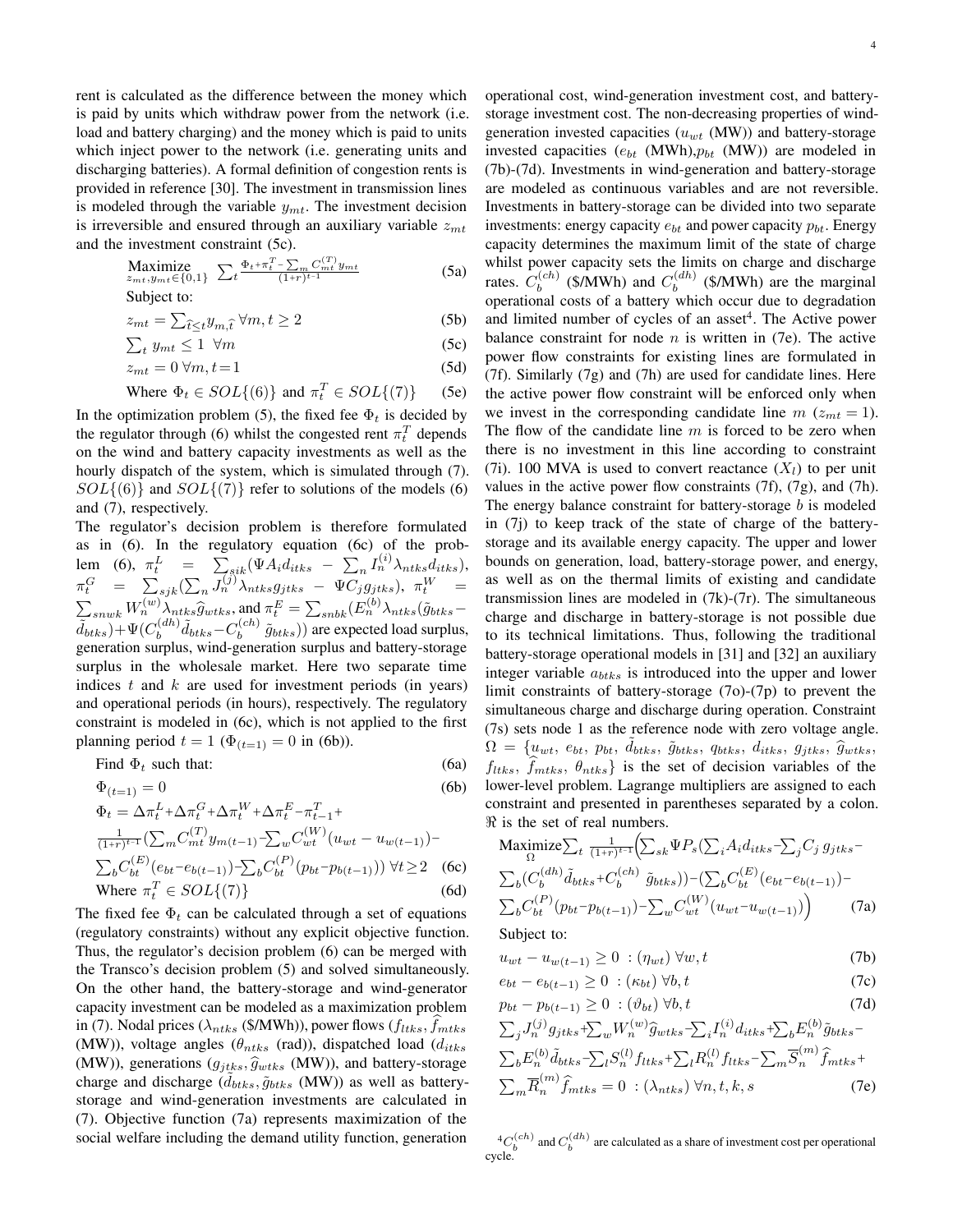$$
-\frac{100}{X_l} \left( \sum_n S_n^{(l)} \theta_{ntks} \sum_n R_n^{(l)} \theta_{ntks} \right) + f_{ltks} = 0 \quad (\sigma_{ltks}) \tag{7f}
$$
\n
$$
\hat{f}_{mtks} - \frac{100}{X_m} \left( \sum_n \overline{S}_n^{(m)} \theta_{ntks} - \sum_n \overline{R}_n^{(m)} \theta_{ntks} \right) \le
$$
\n
$$
\Xi_m (1 - z_{mt}) \cdot (\overline{\sigma}_{mtks}) \ \forall m, t, k, s \tag{7g}
$$

$$
\widehat{f}_{mtks} - \frac{100}{X_m} \left( \sum_n \overline{S}_n^{(m)} \theta_{ntks} - \sum_n \overline{R}_n^{(m)} \theta_{ntks} \right) \ge -\Xi_m (1 - z_{mt}) \; : \; (\underline{\sigma}_{mtks}) \; \forall m, t, k, s \tag{7h}
$$

$$
-z_{mt}\Xi_m \le \widehat{f}_{mtks} \le z_{mt}\Xi_m : (\underline{\zeta}_{mtks}, \overline{\zeta}_{mtks}) \,\forall m, t, k, s \quad (7i)
$$

$$
q_{btks} = q_{bt(k-1)s} - \tilde{g}_{btks} + \tilde{d}_{btks} : (\tau_{btks}) \,\forall b, t, k, s \tag{7}
$$

$$
-\overline{F}_m \le f_{mtks} \le \overline{F}_m : (\underline{\gamma}_{mtks}, \overline{\gamma}_{mtks}) \,\forall m, t, k, s \tag{7k}
$$

$$
-F_l \le f_{ltks} \le F_l \; : (\underline{\mu}_{ltks}, \overline{\mu}_{ltks}) \; \forall l, t, k, s \tag{71}
$$

$$
0 \le g_{jtks} \le G_j \; : (\underline{\nu}_{jtks}, \overline{\nu}_{jtks}) \; \forall j, s, t, k \tag{7m}
$$

$$
0 \leq \widehat{g}_{wtks} \leq (G_w + u_{wt}) \varrho_{wtks} \cdot (\underline{\eta}_{wtks}, \overline{\eta}_{wtks}) \,\forall w, t, k, s \quad (7n)
$$

$$
0 \leq \tilde{g}_{btks} \leq p_{bt}a_{btks} : (\underline{\kappa}_{btks}, \overline{\kappa}_{btks}) \,\forall b, t, k, s \tag{70}
$$

$$
0 \leq \tilde{d}_{btks} \leq p_{bt}(1 - a_{btks}) \; : \; (\underline{\vartheta}_{btks}, \overline{\vartheta}_{btks}) \; \forall b, t, k, s \qquad (7p)
$$

$$
0 \le q_{btks} \le e_{bt} : (\underline{\rho}_{btks}, \overline{\rho}_{btks}) \,\forall b, t, k, s \tag{7q}
$$

$$
0 \le d_{itks} \le D_{it} : (\underline{\omega}_{itks}, \overline{\omega}_{itks}) \,\forall i, t, k, s \tag{7r}
$$

$$
\theta_{(n=1)tks} = 0 \; : (\xi_{ntks}) \; \forall t, k, s, n = 1 \tag{7s}
$$

$$
a_{btks} \in \{0, 1\} \tag{7t}
$$

$$
d_{itks}, \tilde{d}_{btks}, \tilde{g}_{btks}, q_{btks}, g_{jtks}, \tilde{g}_{wtks}, f_{itks}, \tilde{f}_{mtks},
$$
  

$$
p_{bt}, e_{bt}, \theta_{ntks}, u_{wt} \in \Re
$$
 (7u)

The optimization problem  $(5)-(7)$  is a mixed-integer nonlinear bilevel program and accordingly computationally challenging. We proposed the following reformulation technique.

#### *A. The linear programming (LP) equivalent*

We have the following Lemma 2 for the battery-storage and wind-generation capacity investment optimization model (7). Lemma 2. *The binary variables in the MILP model (7) can be omitted if simultaneous charge and discharge operations of the battery-storage system are excluded. This means that the relaxed LP formulation of (7) without charge and discharge binary variables is equivalent to the original MILP formulation. Proof.* Assume that the binary variables are not in place (the problem (7) is formulated as an LP problem) and the charge and discharge happen simultaneously, i.e.  $\ddot{d}_{btks} > 0$ and  $\tilde{g}_{btks} > 0$ . This implies that we can derive the KKT optimality conditions for the relaxed LP formulation of (7). The Lagrangian multipliers of constraints (7o) and (7p) will be equal to zero,  $\underline{\kappa}_{btks} = 0$  and  $\underline{\vartheta}_{btks} = 0$ . Using the stationarity conditions (8a) and (8b) of the relaxed LP model of  $(7)^5$ :

$$
\frac{-\Psi}{(1+r)^{t-1}} P_s C_b^{(ch)} \sum_n E_n^{(b)} \lambda_{ntks} + \tau_{btks} + \underline{\vartheta}_{btks} - \overline{\vartheta}_{btks} = 0
$$
 (8a)

$$
\frac{-\Psi}{(1+r)^{t-1}} P_s C_b^{(dh)} \sum_n E_n^{(b)} \lambda_{ntks} - \tau_{btks} + \underline{\kappa}_{btks} - \overline{\kappa}_{btks} = 0 \quad (8b)
$$
\nwe can derive

$$
\sum_{n} E_{n}^{(b)} \lambda_{ntks} \stackrel{\text{(8a)}}{=} -\frac{\Psi}{(1+r)^{t-1}} P_{s} C_{b}^{(ch)} + \tau_{btks} + \mathcal{D}_{btks} - \overline{\mathcal{D}}_{btks}
$$
\n
$$
\stackrel{\text{(8b)}}{=} \frac{\Psi}{(1+r)^{t-1}} P_{s} C_{b}^{(dh)} + \tau_{btks} - \underline{\kappa}_{btks} + \overline{\kappa}_{btks} \quad \forall b, t, k, s. \quad \text{(9a)}
$$

<sup>5</sup>Full derivations of stationary conditions and complementary slackness conditions are presented in the Appendix B.

Previously we assumed that  $\tilde{d}_{btks} > 0$  and  $\tilde{g}_{btks} > 0$  which leads to (9b).

$$
-\frac{\Psi P_s}{(1+r)^{t-1}}(C_b^{(dh)} + C_b^{(ch)}) = \overline{\vartheta}_{btks} + \overline{\kappa}_{btks} \,\,\forall b, t, k, s \qquad (9b)
$$

Under the assumption  $d_{btks} > 0$  and  $\tilde{g}_{btks} > 0$  the sum of  $\overline{\vartheta}_{btks} + \overline{\kappa}_{btks}$  on the right-hand side of the equation (9b) will be either 0 or strictly positive, whilst the expression  $-P_t \Psi P_s C_b^{(dh)}$  $b^{(dh)}$  –  $P_t \Psi P_s C_b^{(ch)}$  $b_b^{(cn)}$  on the left-hand side is strictly negative. This leads to a contradiction and to the conclusion that the assumptions  $d_{btks} > 0$  and  $\tilde{g}_{btks} > 0$  cannot hold. Thus, battery-storage operations will not charge and discharge at the same time and at least one of the variables  $d_{btks}$ or  $\tilde{g}_{btks}$  should be equal to zero in the optimal solution. Furthermore, the LP equivalent reformulation is a relaxation of the original MILP, meaning that the solution of the LP equivalent  $(SW_{LP}(\boldsymbol{y}^*))$  is greater than or equal to the original MILP solution  $(SW_{MILP}(\boldsymbol{x}^*))$ , where  $\boldsymbol{y}^*$  and  $\boldsymbol{x}^*$  are optimal solution vectors of the original MILP and the LP equivalent, respectively. On the other hand, since we have proved that the disjunctive property of constraints (7o) and (7p) are maintained in  $y^*$ , we have  $SW_{MILP}(y^*) \leq SW_{MILP}(x^*)$ ). Therefore,  $SW_{MILP}(\boldsymbol{y}^*) \leq SW_{MILP}(\boldsymbol{x}^*) \leq SW_{LP}(\boldsymbol{y}^*)$ ). Moreover, since the  $SW_{MILP}$  and  $SW_{LP}$  are linear functions,  $SW_{MILP}(\boldsymbol{x}^*) = SW_{LP}(\boldsymbol{y}^*)$  and  $\boldsymbol{x}^* = \boldsymbol{y}^*$ . This means that the optimal solutions of variables  $d_{btks}$  and  $\tilde{g}_{btks}$  achieved under the original MILP problem and the relaxed LP problem are the same.  $\Box$ 

#### *B. The one-level linear equivalent*

Using Lemma 2, the lower-level MILP model (7) is transformed to an equivalent LP model which can then be replaced by the primal feasibility conditions, dual feasibility conditions and the strong-duality conditions [33], [34]. The optimization problem  $(5)-(7)$  becomes a one-level nonlinear problem  $<sup>6</sup>$ . Using</sup> Lemma 3 and Lemma 4 the nonlinear one-level problem can be equivalently reformulated into a mixed-integer linear problem. **Lemma 3.** If the disjunctive parameters  $(\Xi_m)^7$  are tuned *properly then bilinear terms*  $T1 = z_{mt} \Xi_m(\zeta_{mtks} + \overline{\zeta}_{mtks})$  *and*  $T2 = (1 - z_{mt})(\overline{\sigma}_{mtks} + \underline{\sigma}_{mtks})^8$  are always equal to zero *and can be linearized as:*

$$
-\Xi_m z_{mt} \le \overline{\sigma}_{mtks} + \underline{\sigma}_{mtks} \le \Xi_m z_{mt}
$$
\n(10a)

$$
-\Xi_m(1-z_{mt}) \le \zeta_{mtks} + \zeta_{mtks} \le \Xi_m(1-z_{mt}) \quad (10b)
$$
  
*Proof.* We prove this in (31) for  $z_{mt} = 0$  and  $z_{mt} = 1$ .

if 
$$
z_{mt} = 0 \Rightarrow \overline{\sigma}_{mtks} + \underline{\sigma}_{mtks} = 0 \Rightarrow T1 = 0, T2 = 0
$$
 (11a)

if 
$$
z_{mt} = 1 \Rightarrow \overline{\zeta}_{mtks} + \underline{\zeta}_{mtks} = 0 \Rightarrow T1 = 0, T2 = 0 \quad \Box
$$
 (11b)

Lemma 4. *The Non-linear congestion rents calculation can be equivalently expressed as a linear sum of the physical upperand lower-bounds of the existing and new transmission lines multiplied by their corresponding Lagrange multipliers.*

<sup>6</sup>Full derivations of the dual feasibility conditions and the strong-duality conditions are presented in the Appendix B.

<sup>8</sup>Terms T1 and T2 appear in the dual feasibility conditions. Please refer to Appendix B for full derivations.

<sup>&</sup>lt;sup>7</sup>As a disjunctive parameter, we define a parameter  $\Xi_m$  used in the linearization of disjunctive constraints. This parameter should be big enough to include whole feasible region and small enough not too affect computational tractability of the problem.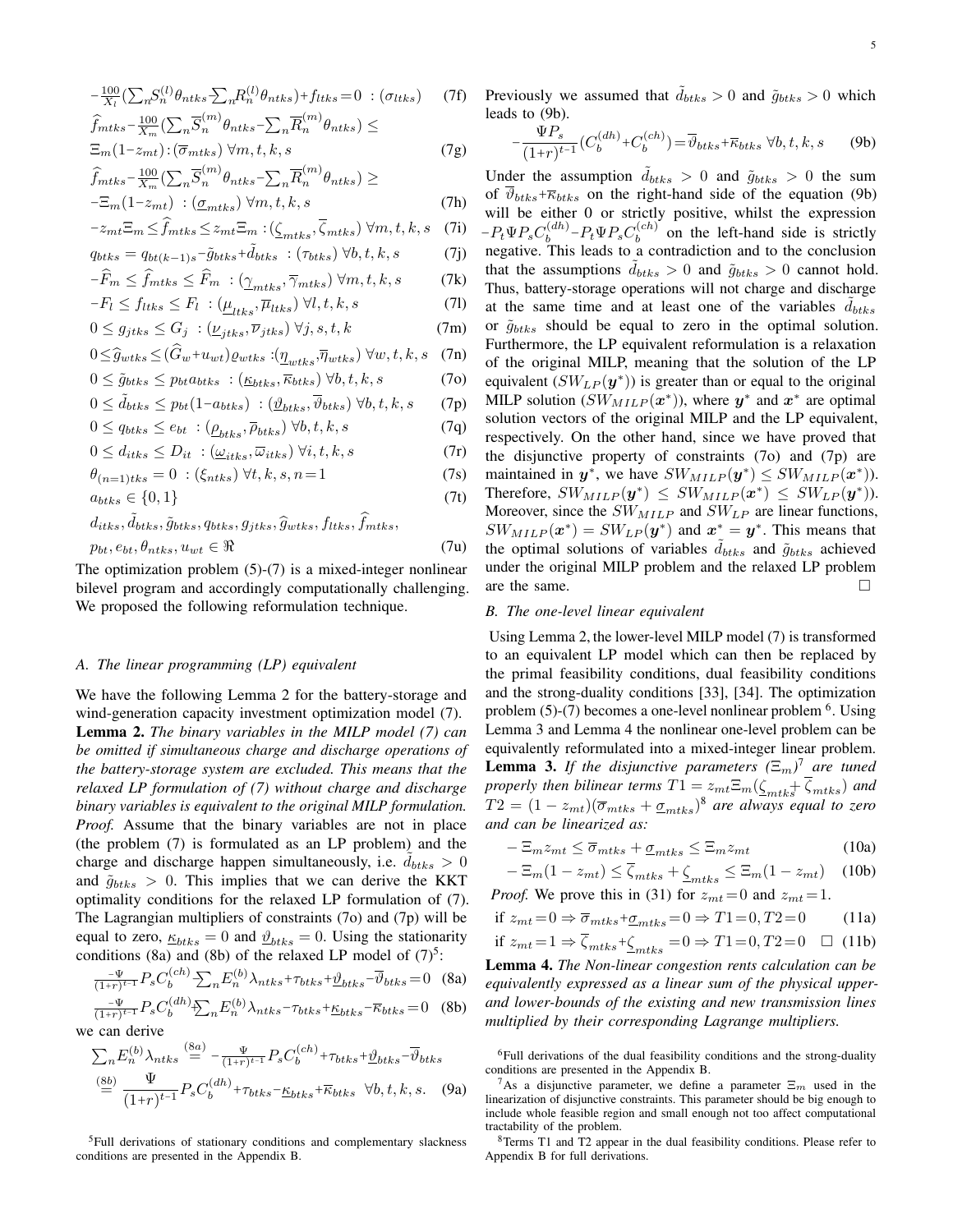*Proof.* We start with the initial bilinear expression of congestion rent for a given operation period:

$$
\sum_{n,i} I_n^{(i)} \lambda_{ntks} d_{itks} - \sum_{n,j} J_n^{(j)} \lambda_{ntks} g_{jtks} -
$$
\n
$$
\sum_{n,w} W_n^{(w)} \lambda_{ntks} + \sum_{nb} E_n^{(b)} \lambda_{ntks} (\tilde{d}_{btks} - \tilde{g}_{btks}) \hat{g}_{wtks}
$$
\n(12)

\nThe nodal prices can be extracted from these terms, i.e.

$$
\sum_{n} \lambda_{ntks} \left( \frac{\sum_{i} I_n^{(i)} d_{itks} + \sum_{nb} E_n^{(b)} (\tilde{d}_{btks} - \tilde{g}_{btks}) - \sum_{w} \lambda_{ntks}}{\sum_{j} J_n^{(j)} g_{jtks} - \sum_{w} W_n^{(w)} \hat{g}_{wtks}} \right). \tag{13}
$$

The expression L1 also appears in the power flow constraint (7e) and can thus be replaced by the sum of the power flows:

$$
\sum_{l} f_{ltks} \underbrace{(-\sum_{n} S_{n}^{(l)} \lambda_{ntks} + \sum_{n} R_{n}^{(l)} \lambda_{ntks})}_{L2} +
$$
\n
$$
\sum_{m} \widehat{f}_{mtks} \underbrace{(-\sum_{n} \overline{S}_{n}^{(m)} \lambda_{ntks} + \sum_{n} \overline{R}_{n}^{(m)} \lambda_{ntks})}_{L3}
$$
\n(14)

 $L<sub>1</sub>$ 

Expressions L2 and L3 are parts of the stationarity condition constraints  $9$ . Thus L2 and L3 can be represented equivalently as a linear combination of dual variables. Using complementary slackness conditions, stationarity conditions and Lemma 3, constraint (29) can be equivalently reformulated as:

$$
\sum_{l} F_{l}(\overline{\mu}_{ltks} + \underline{\mu}_{ltks}) + \sum_{m} \widehat{F}_{m}(\overline{\gamma}_{mtks} + \underline{\gamma}_{mtks}) \quad \Box \quad (15)
$$

Employing Lemma 3 and Lemma 4, the strong-duality condition of the lower-level problem is derived using linearized bilinear terms as set out in (34).

$$
\sum_{t} \frac{1}{(1+r)^{t-1}} \Big( \sum_{s,k} \Psi P_s \Big( \sum_i A_i d_{itks} - \sum_j C_j g_{jtks} - \sum_b C_j d_{itks} \Big) \Big) \Big( \sum_{b} C_{bt}^{(dh)} (e_{bt} - e_{b(t-1)}) - \sum_b C_{bt}^{(F)} (p_{bt} - p_{b(t-1)}) - \sum_w C_{wt}^{(W)} (u_{wt} - u_{w(t-1)}) \Big) = \sum_{t} \Big( \sum_i D_{it} \overline{\omega}_{itks} + \sum_j G_j \overline{\nu}_{jtks} + \sum_l F_l (\underline{\mu}_{ltks} + \overline{\mu}_{ltks}) + \sum_m \widehat{F}_m \overline{\gamma}_{mtks} \Big) \Big) \Big)
$$
\n
$$
- \overline{\Sigma}_m \widehat{F}_m \overline{\gamma}_{mtks} \Big) \Big( 16a \Big)
$$
\n
$$
- \overline{\Sigma}_m z_{mt} \leq \overline{\sigma}_{mtks} + \underline{\sigma}_{mtks} \leq \overline{\Xi}_m z_{mt} \Big) \Big( 16b \Big)
$$

$$
-\Xi_m(1-z_{mt}) \le \overline{\zeta}_{mtks} + \underline{\zeta}_{mtks} \le \Xi_m(1-z_{mt})
$$
 (16c)

Using Lemmas 2-4, the initial mixed-integer nonlinear bilevel model (5)-(7) is transformed into a MILP model (17), where  $\Omega'$  is the set of all primal and dual variables of (17).

$$
\begin{array}{ll}\n\text{Maximize} \\
 z_{mt} \in \{0, 1\}, y_{mt} \in \{0, 1\}, \Omega' \\
\sum_{t} \sum_{s} (\sum_{l} F_{l}(\overline{\mu}_{ltks} + \underline{\mu}_{ltks}) + \\
\sum_{m} \widehat{F}_{m}(\overline{\gamma}_{mtks} + \underline{\mu}_{ltks})) + \Phi_{t} - \frac{1}{(1+r)^{t-1}} \sum_{m} C_{mt}^{(T)} y_{mt} \rangle\n\end{array} (17a)
$$

Subject to:

$$
z_{m,(t=1)} = 0, \ \sum_{t} y_{mt} \le 1, \ \forall m \tag{17b}
$$

$$
z_{mt} = \sum_{\hat{t} \le t} y_{m,\hat{t}} \,\forall m, \,\forall t \ge 2 \tag{17c}
$$

$$
\Phi_t = \sum_s P_s \sum_k \left( \frac{\Psi}{(1+r)^{t-1}} \left( \sum_i A_i d_{itks} - \sum_j C_j g_{jtks} + \right) \right)
$$
\n
$$
\sum_b (C_b^{(ch)} \tilde{g}_{btks} + C_b^{(dh)} \tilde{d}_{btks}) - \sum_i A_i d_{i(t-1)ks} - \sum_j C_j g_{j(t-1)ks} + \sum_{b,k} (C_b^{(ch)} \tilde{g}_{b(t-1)ks} + C_b^{(dh)} \tilde{d}_{b(t-1)ks}) - \sum_l F_l (\overline{\mu}_{lt-1ks} + \underline{\mu}_{lt-1ks}) - \sum_m \widehat{F}_m (\overline{\gamma}_{mt-1ks} + \underline{\gamma}_{mt-1ks})) + \frac{1}{(1+r)^{t-1}} (\sum_m C_m^{(T)} y_m_{t-1}) - \sum_w C_w^{(W)} (u_{wt} - u_{wt} - 1)) - \sum_b C_{bt}^{(E)} (e_{bt} - e_{b(t-1)}) - \sum_b C_b^{(P)} (p_{bt} - p_{b(t-1)})) \ \forall t \ge 2 \tag{17d}
$$

<sup>9</sup>Please refer to equations (22g) and (22h) in the Appendix B

6

$$
(6b), (7b)-(7n), (7q)-(7u), (8), (34)
$$
 (17e)

$$
0 \leq \tilde{g}_{btks} \leq p_{bt} : (\underline{\kappa}_{btks}, \overline{\kappa}_{btks}) \,\forall b, t, k, s \tag{17f}
$$

$$
0 \leq \tilde{d}_{btks} \leq p_{bt} \; : (\underline{\vartheta}_{btks}, \overline{\vartheta}_{btks}) \; \forall b, t, k, s \tag{17g}
$$

$$
\underline{\omega}_{itks}, \overline{\omega}_{itks}, \underline{\nu}_{jtks}, \overline{\nu}_{jtks}, \underline{\eta}_{wtks}, \overline{\eta}_{wtks}, \sigma_{ltks}, \overline{\zeta}_{mtks} \ge 0 \text{ (17h)}
$$

#### III. DISJUNCTIVE-BASED DECOMPOSITION (DBD)

The reformulated and linearized optimal investment model (17) is a linear disjunctive program with disjunctive properties occurring in the transmission investment constraints (7g)-(7i). The disjunctive structure of the problem can be exploited to improve computational tractability of the problem using a decomposition algorithm. In this section, we propose a modified and accelerated decomposition algorithm based on the initial decomposition framework presented in [25]. We show that the proposed algorithm in Fig. 1 and Fig. 2 not only exploits the disjunctive structure of the problem but removes the need for tuning any additional arbitrary parameters used in the disjunctive constraint formulation. For simplicity, a general form is used in this section to explain the proposed DBD algorithm. The vectors of variables and proper parameter matrices are employed to re-state (17) in the general form as (18).

$$
\begin{array}{ll}\n\text{Maximize} & R^\intercal \boldsymbol{u} \\
\mathbf{u} \geq 0, \boldsymbol{y}\n\end{array} \tag{18a}
$$

$$
Subject to: Au \leq B : (\mu) \tag{18b}
$$

$$
Vu \leq C - \Xi(\mathcal{I} - y) : (\nu) \tag{18c}
$$

$$
E\mathbf{y} = Z, y \in \{0, 1\}, \forall y \in \mathbf{y} \tag{18d}
$$

Here  $\mathbf{u} = [\underline{\omega}_{itks}, \overline{\omega}_{itks}, \underline{\nu}_{jtks}, \overline{\nu}_{jtks}, \underline{\eta}_{wtks}, \overline{\eta}_{wtks}, \sigma_{ltks}, \zeta_{mtks},$  $\{\xi_{ntks}, \xi_{ntks}\}$  is vector of continuous variables and  $\mathbf{y} = [z_{mt}, z_{ntks}]$  $y_{mt}$  is vector of binary variables. The problem in (17) could be written in the general form in (18) using proper parameter matrices  $R$ ,  $A$ ,  $B$ ,  $V$ ,  $C$ ,  $E$ , and  $Z$ .  $\mathcal I$  is an all-ones vector. The (18c) is employed to enforce  $V\mathbf{u} \leq C$  when the corresponding binary variables are equal to one. The  $\Xi \in \mathbb{R}$  is a sufficiently large constant that satisfies  $V\mathbf{u} \leq C$ - $\Xi$  when  $y \in \mathbf{y}$  is zero. Furthermore,  $V$ **u** $\leq$ *C* is enforced when corresponding  $y \in$ **y** is one. The disjunctive structure can be used to split the problem into a master problem (MP) and a subproblem (SP). The SP is formulated based on the dual of the original problem (18) where the binary variables are fixed to some values as in (19).

Minimize 
$$
K_v = B^{\mathsf{T}} \mu + C^{\mathsf{T}} \nu - \Xi (I - y_v)^{\mathsf{T}} \nu
$$
 (19a)

$$
Subject to: A^{\mathsf{T}} \mu + V^{\mathsf{T}} \nu \ge R : (\mathbf{u}) \tag{19b}
$$

The objective function contains the disjunctive parameters in the term  $-\Xi(\mathcal{I}-y_v)^{\dagger}\nu$ . However, the complementary slackness conditions of constraints (18c) guarantee that the term  $(T-y_v)^\mathsf{T} \nu$  is equal to zero for the optimal solution. Therefore,  $-\Xi(\tilde{\mathcal{I}}-\mathcal{Y}_v)^{\mathsf{T}}\boldsymbol{\nu}$  could be removed from the objective function if an additional constraint which represents complementary slackness condition is added to the formulation. The problem (19) is thus equivalently reformulated as SP in (20) without the disjunctive parameters.

$$
\mathbf{SP:} \underset{\boldsymbol{\mu} \ge 0, \boldsymbol{\nu} \ge 0}{\text{Minimize}} \quad K_v = B^\mathsf{T} \boldsymbol{\mu} + C^\mathsf{T} \boldsymbol{\nu} \tag{20a}
$$

$$
Subject to: A^{\mathsf{T}} \mu + V^{\mathsf{T}} \nu \ge R : (\mathbf{u}) \tag{20b}
$$

$$
(\mathcal{I} - \boldsymbol{y}_v)^\mathsf{T} \boldsymbol{\nu} = 0 \tag{20c}
$$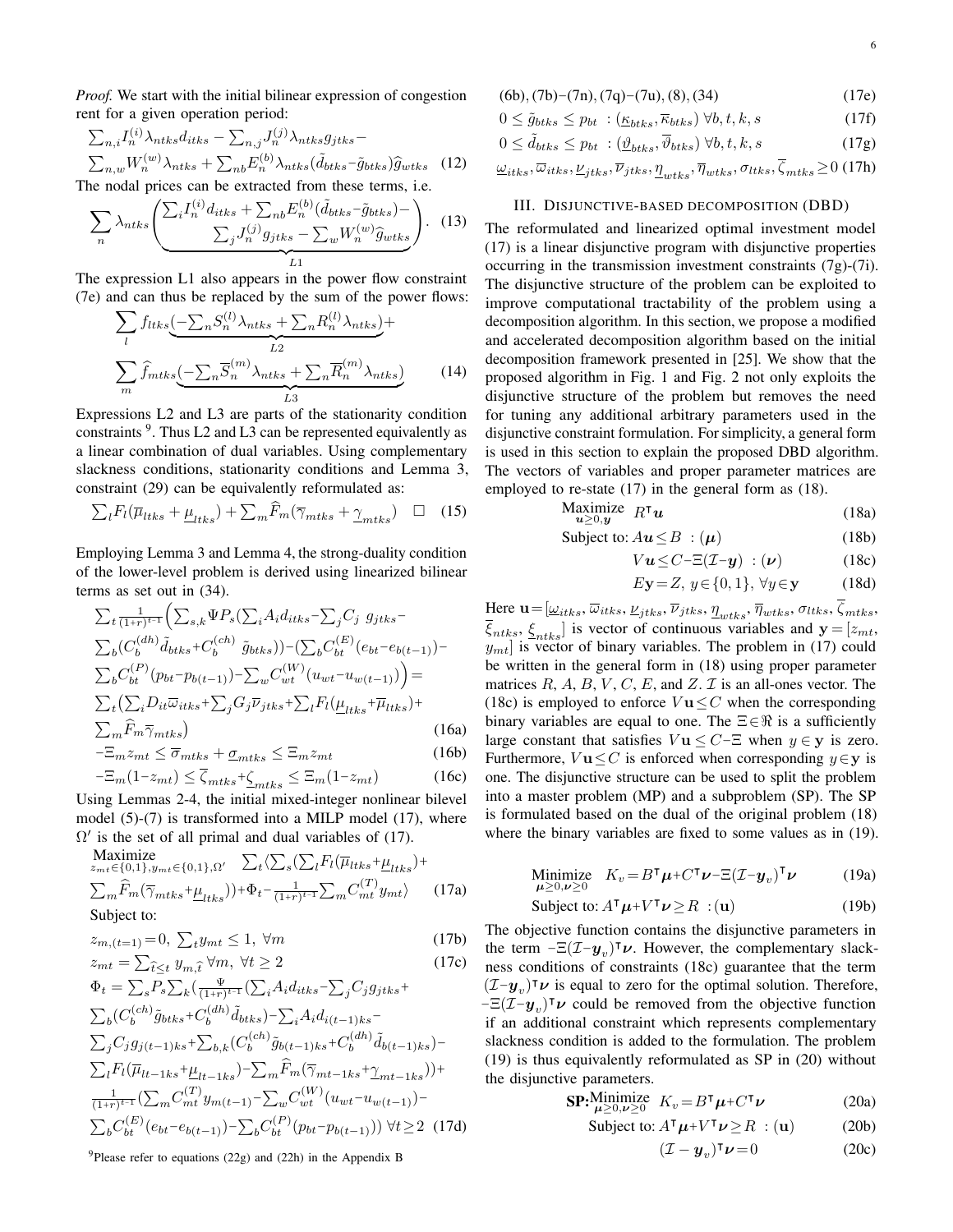In each iteration,  $v_v$  forms the new set  $\Omega_v$ ; this set is used to represent index sets for extreme points corresponding to the constraints with integer variables (18c). MP is formulated in (21).

$$
\mathbf{MP:}^{\mathbf{Maximize}}_{x_v, y_v} \sum_{v} K_v x_v \tag{21a}
$$

Subject to: 
$$
\sum_{m,t \in \Omega_v} y_{m,t} \le |\Omega_v| 1 + \sum_{v' \ni (K_{v'} \ge K_v)} x_{v'} (21b)
$$
  
 $\sum_{v=0}^K x_v = 1, E\mathbf{y} = Z, y_{m,t} \in \{0, 1\} \ \forall y_{m,t}$  (21c)

Feasibility cuts are obtained according to the approach presented in [35] for the constraint (21b).  $\Omega$ <sub>v</sub> is set of indices of the dual variables in the SP (20) which have positive values in iteration v.  $|\Omega_v|$  is the cardinality (number of members) of the set  $\Omega_v$ . The binary variable  $x_v$  is employed to activate the corresponding feasibility cut according to  $y_{m,t}$ . Also  $x_0$  is used to prevent unbounded solutions. The solution of MP provides a set of binary variables  $y_{m,t} \in y_v$  which is used to update the fixed values of the complicating variables in the SP  $(y_v)$ . The MP (21) has cuts which are as tight, or tighter than, cuts of a Benders decomposition. However, the cuts in (21b) do not contain disjunctive parameters (unlike the original Benders cuts) [35]. The proposed DBD algorithm solves the SP (20) and the MP (21) while increasing the number of iterations until the optimality gap is satisfied. The DBD decomposition algorithms allows the elimination of the disjunctive parameters from the cuts of the master problem. The DBD algorithm in combination with the reformulation technique proposed in Lemma 3 facilitates the complete removal of disjunctive parameters from both MP and SP and eliminates any numerical stability problem present in the original model formulation. The proposed DBD algorithm is detailed in Fig. 2. Here, a Benders decomposition approach and our modified DBD approach are shown for two iterations. The MP during the initial iterations might have multiple optimal solutions. At each iteration, these multiple solutions are found and then the associated SPs to these optimal solutions are solved in parallel. A simple numerical example is provided in Appendix D to demonstrate the proposed DBD approach.

#### IV. CASE STUDIES

Our proposed investment mechanism has been applied to three case study systems.

#### *A. A six-node illustrative example*

For illustrative purposes and in order to validate the proposed model, a six-node system is tested. Two periods are considered with period 1 representing the status quo. The profit-maximizing Transco has four candidate transmission lines (6,3), (5,3),  $(5,4)$  and  $(6,4)$ , where each pair  $(x, y)$  represents a line from node x to node y. The wind generators  $W1$  and  $W2$  are considering to invest in nodes 6 and 5, respectively. The outputs of the wind generators are stochastic and scenarios of wind-generation output are made using the moment-matching technique proposed in [36]. Three sites are considered for battery-storage investments in nodes 4, 5, and 6. The system data are presented in Tables II and III. The results of the transmission investment under our proposed mechanism are



Figure 1. DBD algorithm



Figure 2. The DBD algorithm in Fig. 1 without multi-cut acceleration technique (original decomposition) and with multi-cut acceleration technique (modified decomposition)

Table II THE DATA OF LOADS IN THE SIX-NODE SYSTEM

| Load           | Node   | Short-run<br>Marginal Value (\$/MWh) | Capacity (MW)<br>at $t=1$ |
|----------------|--------|--------------------------------------|---------------------------|
| D1             | Node 1 | 250                                  | 95                        |
| D <sub>2</sub> | Node 2 | 245                                  | 75                        |
| D <sub>3</sub> | Node 3 | 235                                  | 82                        |
| D <sub>4</sub> | Node 4 | 730                                  | 105                       |
| D5             | Node 5 | 225                                  | 55                        |

reported in Table IV and they are compared to the case when no regulation is applied (which is simulated using the same model but setting the fixed fee equal to zero for all time periods) and the benchmark case which refers to the system investments under the social-welfare maximizing objective. The comparisons are presented in Appendix C.

Based on the general theoretical proof provided in the Lemma 1 it is expected that our proposed mechanism should result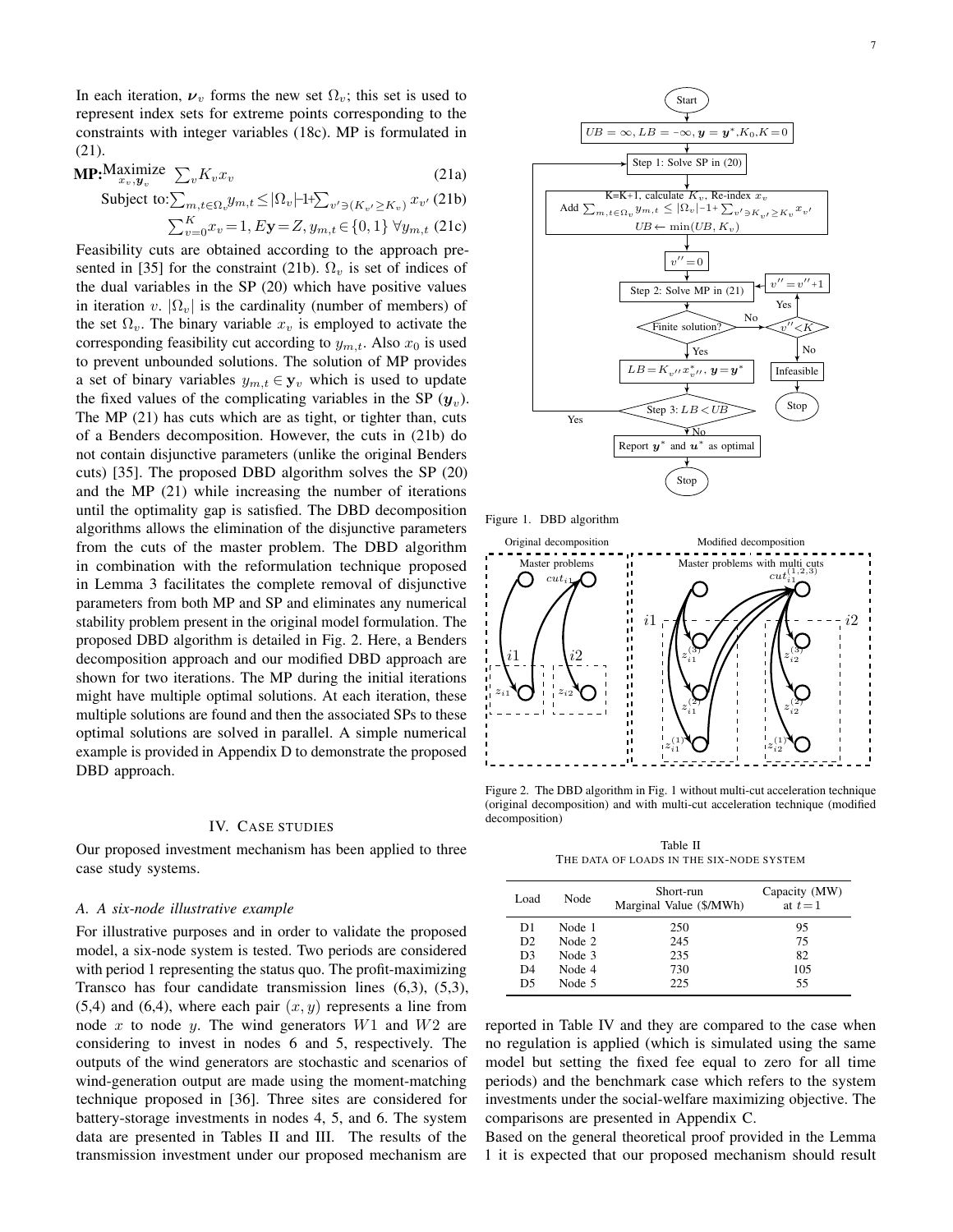Table III THE DATA OF GENERATORS AND BATTERIES IN THE SIX-NODE SYSTEM

| Generator        | Node   | Short-run<br>marginal cost<br>(S/MWh) | Capacity (MW) | Expansion<br>cost |
|------------------|--------|---------------------------------------|---------------|-------------------|
| G1               | Node 1 | 600                                   | 60            |                   |
| G <sub>2</sub>   | Node 3 | 500                                   | 50            |                   |
| G <sub>3</sub>   | Node 6 | 1,000                                 | 40            |                   |
| W1               | Node 6 | 50                                    | 0             | 80,000            |
| W <sub>2</sub>   | Node 5 | 50                                    | 0             | 7,000             |
| BSS <sub>1</sub> | Node 5 | 0                                     |               | 800/500           |
| BSS <sub>2</sub> | Node 4 | 0                                     |               | 300/600           |
| BSS3             | Node 6 | 0                                     |               | 500/300           |

Table IV THE INVESTMENT RESULTS IN THE SIX-NODE SYSTEM

|                                                     | MRM <sup>1</sup> | $NRG^{ii}$ | SWM <sup>iii</sup> |
|-----------------------------------------------------|------------------|------------|--------------------|
| M <sub>1</sub>                                      | 1                | $\Omega$   | 1                  |
| M <sub>2</sub>                                      |                  |            | 0                  |
| M <sub>3</sub>                                      |                  |            |                    |
| M <sub>4</sub>                                      |                  | ∩          |                    |
| $W1$ (MW)                                           | 1,229            | 1,309      | 1,229              |
| $W2$ (MW)                                           | 235              | 136        | 235                |
| BSS1 (MW/MWh)                                       | 0/0              | 0/0        | 0/0                |
| BSS2 (MW/MWh)                                       | 78/78            | 43/29      | 78/78              |
| BSS3 (MW/MWh)                                       | 157/56           | 132/40     | 157/56             |
| Wind spillage $viii(\%)$                            | 0.5%             | 3%         | 0.5%               |
| Fixed Fee (M\$)                                     | 4,830.84         |            |                    |
| Congestion Rent (M\$)                               | 661.9            | 759.5      |                    |
| Trans. <sup>vi</sup> Inv. <sup>vii</sup> Cost (M\$) | 48.5             | 5.8        |                    |

i: our proposed merchant-regulatory mechanism, ii: No regulation, iii: Social welfare maximising results, iv: battery-storage surplus, v: Wind-generator surplus, vi: Transmission, vii: Investment viii: wind spillage is calculated as  $\frac{(\widehat{G}_w+uwt)e_{wtks}-\widehat{g}_{wtks}}{(\widehat{G}_w+uwt)e_{wtks}}$  $(\widehat{G}_w+u_{wt})\varrho_{wtks}$ 

in socially optimal investments $10$ . Indeed, under our proposed investment mechanism, the Transco invests in lines M1, M3, and M4 but never in line M2 which is identical to investment decisions in the benchmark case (social welfare maximum investments). In contrast, the investments under the no regulatory mechanism are completely different from the benchmark case. Therefore, they cannot deliver investments which maximize social-welfare. Our proposed mechanism also supports social-welfare maximizing investments in wind-generation and battery-storage capacities. Consequently wind-energy spillage is substantially reduced. The investment mechanism resulted in the same investments as the social-welfare maximization ones also for larger case studies such as the IEEE 118- and 300-node systems, as reported in Tables VI and VIII

#### *B. Performance of the proposed DBD algorithm*

The proposed model and algorithm are further verified with the larger-scale case studies (IEEE 118- and 300-node systems from MATPOWER software [37]) on a computer with two 2.3GHz processors and 128GB of RAM. Maximum demand is increased by 50%. As before, the scenarios of wind-generation outputs are generated using the moment-matching technique proposed in [36].The rest of the input data used in respective case studies is provided in Table V. The performance of DBD algorithm is compared to the performance of the off-the-shelf

Table V THE INPUT DATA FOR CONSIDERED CASE STUDIES

|                                | IEEE 118-node | IEEE 300-node |
|--------------------------------|---------------|---------------|
| Number of candidate lines      | 30            | 60            |
| Number of existing lines       | 175           | 411           |
| Conventional Generation (MW)   | 4,300         | 20,678        |
| Wind Generation (MW)           | 2,500         | 12,000        |
| Battery storage (MWh)          | 100           | 100           |
| Number of scenarios            | 20            | 20            |
| Number of operation subperiods | 105           | 72            |
| Maximum Load (MW)              | 4.242         | 23,526        |
| Number of periods              |               | 4             |

solvers, CPLEX and Gurobi, as well as Benders decomposition. Disjunctive parameters are still present in the master problem of the Benders decomposition as well as in the formulation which is solved by the CPLEX and Gurobi. These disjunctive parameters can be divided into two groups. First, disjunctive parameters are present in constraints where involved variables do not have any natural upper limits (i.e., in (32) natural upper limits cannot be defined since the Lagrange multipliers do not have any upper bound). These disjunctive parameters are tuned using a trial and error method. The Disjunctive parameters are iteratively increased until they no longer affect the solution of the model. Second, disjunctive parameters are present in constraints where involved variables have natural upper limits (i.e., (7g)-(7i) with a natural upper limit defined by transmission capacity,  $F_m$ ). These disjunctive parameters are set to be equal to natural limits.

As we can see in Table VI and Table VIII, the DBD algorithm can find the optimal solution, the Benders decomposition algorithm and the off-the-shelf solvers CPLEX and Gurobi fail to report any solution  $11$ . This improvement of computational tractability is result of three major contributions of the proposed decomposition algorithm. First, the disjunctive nature of the the MILP model is fully exploited. Second, our proposed algorithm does not have disjunctive parameters in either master problem or subproblem. Third, convergence of our proposed algorithm was accelerated using parallel computation techniques and multiple cut generation.

Table VI THE COMPUTATIONAL RESULTS FOR THE IEEE 118-NODE CASE STUDY

| Objective<br>Function (\$) | Computation<br>Time $(h)$ | iterations                                                                                                                                                                                                                                                                                                                      |
|----------------------------|---------------------------|---------------------------------------------------------------------------------------------------------------------------------------------------------------------------------------------------------------------------------------------------------------------------------------------------------------------------------|
| $\ast$                     | $\ast$                    | $\ast$                                                                                                                                                                                                                                                                                                                          |
| $\ast$                     | $\ast$                    | $\ast$                                                                                                                                                                                                                                                                                                                          |
| $\ast$                     | $\ast$                    | $\ast$                                                                                                                                                                                                                                                                                                                          |
| 3,859                      | 8.01                      | 1,105                                                                                                                                                                                                                                                                                                                           |
|                            |                           | $\frac{1}{2}$ , $\frac{1}{2}$ , $\frac{1}{2}$ , $\frac{1}{2}$ , $\frac{1}{2}$ , $\frac{1}{2}$ , $\frac{1}{2}$ , $\frac{1}{2}$ , $\frac{1}{2}$ , $\frac{1}{2}$ , $\frac{1}{2}$ , $\frac{1}{2}$ , $\frac{1}{2}$ , $\frac{1}{2}$ , $\frac{1}{2}$ , $\frac{1}{2}$ , $\frac{1}{2}$ , $\frac{1}{2}$ , $\frac{1}{2}$ , $\frac{1}{2}$ , |

"∗": No solution after 24 hours of simulation

Table VII THE INVESTMENT RESULTS FOR THE IEEE 118-NODE CASE STUDY

|                                     | <b>MRM</b> | NRG.  | <b>SWM</b> |
|-------------------------------------|------------|-------|------------|
| Social Welfare                      | 3.859      | 3.570 | 3.859      |
| Total Investment in transmission    | 530        | 250   | 530        |
| Total Investment in battery-storage | 153        | 53    | 153        |

<sup>11</sup>The Cplex and Gurobi solvers are parts of GAMS package 25.0.

<sup>&</sup>lt;sup>10</sup>Socially optimal investments are obtained using a central planning approach which is mathematically modeled in Appendix B.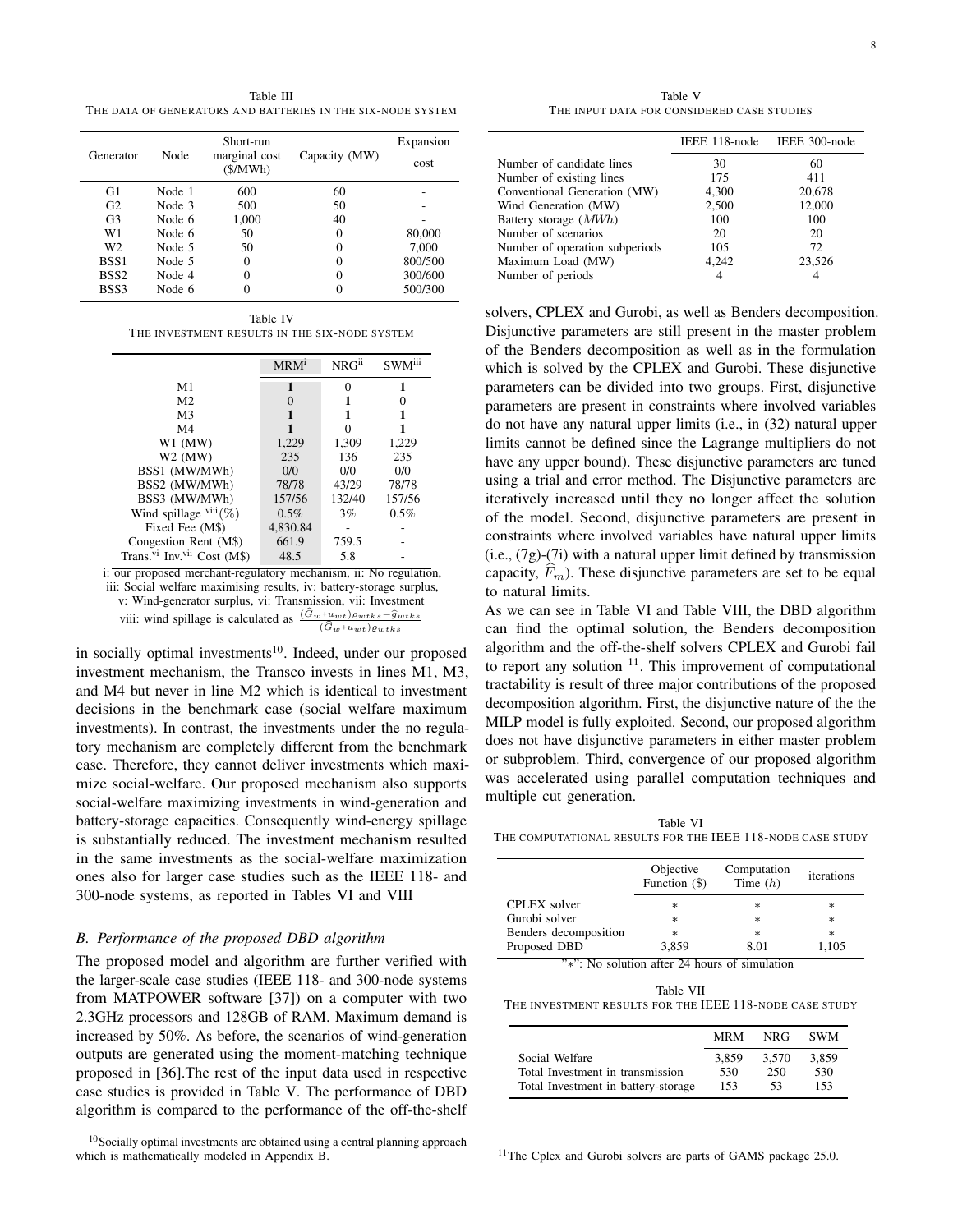Table VIII THE COMPUTATIONAL RESULTS FOR THE IEEE 300-NODE CASE STUDY

|                       | Objective<br>Function $(\$)$ | Computation<br>Time $(h)$ | <b>Iterations</b> |
|-----------------------|------------------------------|---------------------------|-------------------|
| CPLEX solver          | $\ast$                       | $\ast$                    | $\ast$            |
| Gurobi solver         | $\ast$                       | $\ast$                    | $\ast$            |
| Benders decomposition | $\ast$                       | $\ast$                    | $\ast$            |
| Proposed DBD          | 6,712                        | 9.5                       | 10,139            |

Table IX

THE INVESTMENT RESULTS FOR THE IEEE 300-NODE CASE STUDY

|                                     | <b>MRM</b> | NRG.  | <b>SWM</b> |
|-------------------------------------|------------|-------|------------|
| Social Welfare                      | 6.712      | 6.150 | 6.712      |
| Total Investment in transmission    | 700        | 550   | 700        |
| Total Investment in battery-storage | 355        | 155   | 355        |

#### V. CONCLUSIONS

This paper develops and tests a regulated incentive design for efficient investments by a Transco. In particular, a mathematical model for the coordinated investment in the battery-storage, wind-generation and transmission-network capacities is proposed and implemented. This incentive design takes account of optimal changes in the energy market resources. We used windgeneration and battery-storage as topical examples but the principles can extend to other resources. Battery-storage operations as well as wind-generation are becoming increasingly important and poses computational complexity. The proposed investment mechanism results in the maximum social-welfare investments in the whole system. The mathematical model of the proposed investment mechanism is a large-scale mixed integer bilevel program and which is computationally challenging. This bilevel program is converted into a one-level equivalent stochastic MILP through four Lemmas. This reformulated MILP model is solved using a proposed disjunctive-based decomposition algorithm. The numerical results support the efficiency of the proposed investment mechanism, mathematical model, and associated algorithm for efficient coordinated investments. For larger-scale applications stronger computers with parallelprocessing capability will be required, however, this should be further investigated. In addition, the model proposed in the paper does not account for an end-effect of an investment planing period and for time delays connected to construction. A further limitation of the model is a simplified battery operation representation (efficiency is considered to be equal to 1) and degradation cost assumptions. These limitations should be addressed in the future work.

Notwithstanding the potential for model improvements, we have presented a detailed model of considerable complexity and shown how it can provide the basis for an alternative regulatory incentive approach. There is currently a gap in the regulatory analysis of transmission incentives with respect to the overall competitive market evolution. The use of the extended ISS approach here to provide optimal fixed fees to enter into the financial planning of merchant transmission investors is practical and optimal. Furthermore it is likely to appeal to the banks and other lenders as it is a transparent formula. The regulation of network companies is increasingly following a process of dialogue to agree scenarios and parameters, followed by incentives for compliance. This approach fits in with that paradigm.

APPENDIX A: NOMENCLATURE <sup>12</sup>

#### Binary Variables

 $a_{btks}$  Battery storage charge/discharge indicator;

 $z_{mt}$ ,  $y_{mt}$  Transmission investment decision variables; Incidence matrices

 $I_n^{(i)}$ Incidence matrix element of load  $i$ , node  $n$ ;

- $J_n^{(j)}$ Incidence matrix element of generator  $i$ , node  $n$ ;
- $R_n^{(l)}$ Incidence matrix element of receiving node  $n$ , line  $l$ ;
- $\overline{R}_n^{(m)}$ n Incidence matrix element of receiving node  $n$ , line  $m$ ;
- $S_n^{(l)}$ Incidence matrix element of sending node  $n$ , line  $l$ ;
- $\overline{S}_n^{(m)}$ n Incidence matrix element of sending node  $n$ , line  $m$ ;
- $W_n^{(w)}$ Incidence matrix element of generator  $w$ , node  $n$ ;

#### Parameters

 $A_i$  Load i marginal value (\$/MWh);

- $C^{(ch)}_b$ b Marginal operational cost of charging battery-storage  $b$  (\$/MWh);
- $C^{(dh)}_b$ b Marginal operational cost of discharging batterystorage  $b$  (\$/MWh);
- $C_{bt}^{(E)}$ bt Marginal investment cost of battery-storage energy capacity for candidate  $b$  at period  $t$  (\$/MWh);
- $C_j$  Marginal operation cost of generator j (\$/MWh);
- $C_{bt}^{(P)}$ bt Marginal investment cost of battery-storage power capacity for candidate b at period  $t$  (\$/MW);
- $C_{mt}^{(T)}$ Investment cost of transmission line  $m$  at period  $t$ (\$/line);
- $C_{wt}^{(W)}$ Marginal investment cost of wind generator  $w$  at period  $t$  (\$/MW);
- $D_{it}$  Maximum capacity of load i at period t (MW);
- $F_l$ Maximum capacity of existing transmission line  $l$ , (MW);
- $\widehat{F}_m$ Maximum capacity of candidate transmission line  $m$ , (MW);
- $G_i$  Maximum capacity of generator j (MW);
- $\hat{G}_w$  Maximum capacity of wind generator w (MW);<br>  $P_s$  Probability of scenario s;
- Probability of scenario  $s$ ;
- Ψ Number of operational periods in an investment period;
- r Interest rate;
- $\varrho_{wtks}$ Stochastic output of wind generator  $w$  at period  $t, k$ , scenario s (MW);
- $\Xi_m$ ,  $\Xi$  Sufficiently large constants;
- $X_l$  Reactance of existing transmission line l (p.u.);
- $X_m$  Reactance of candidate transmission line m (p.u.); Indices and Sets

| $b \in \mathcal{E}$ Battery storages                                       | $i \in \mathcal{D}$ Loads |                                       |
|----------------------------------------------------------------------------|---------------------------|---------------------------------------|
| $j \in \mathcal{G}$ Generators                                             |                           | $k \in \mathcal{K}$ Operation periods |
| $l \in \mathcal{L}$ Existing lines                                         |                           | $m \in \mathcal{M}$ Candidate lines   |
| $n \in \mathcal{N}$ Nodes                                                  |                           | $s \in S$ Scenarios                   |
| $t \in \mathcal{T}$ Investment periods $w \in \mathcal{W}$ wind generators |                           |                                       |

## APPENDIX B: DERIVATIONS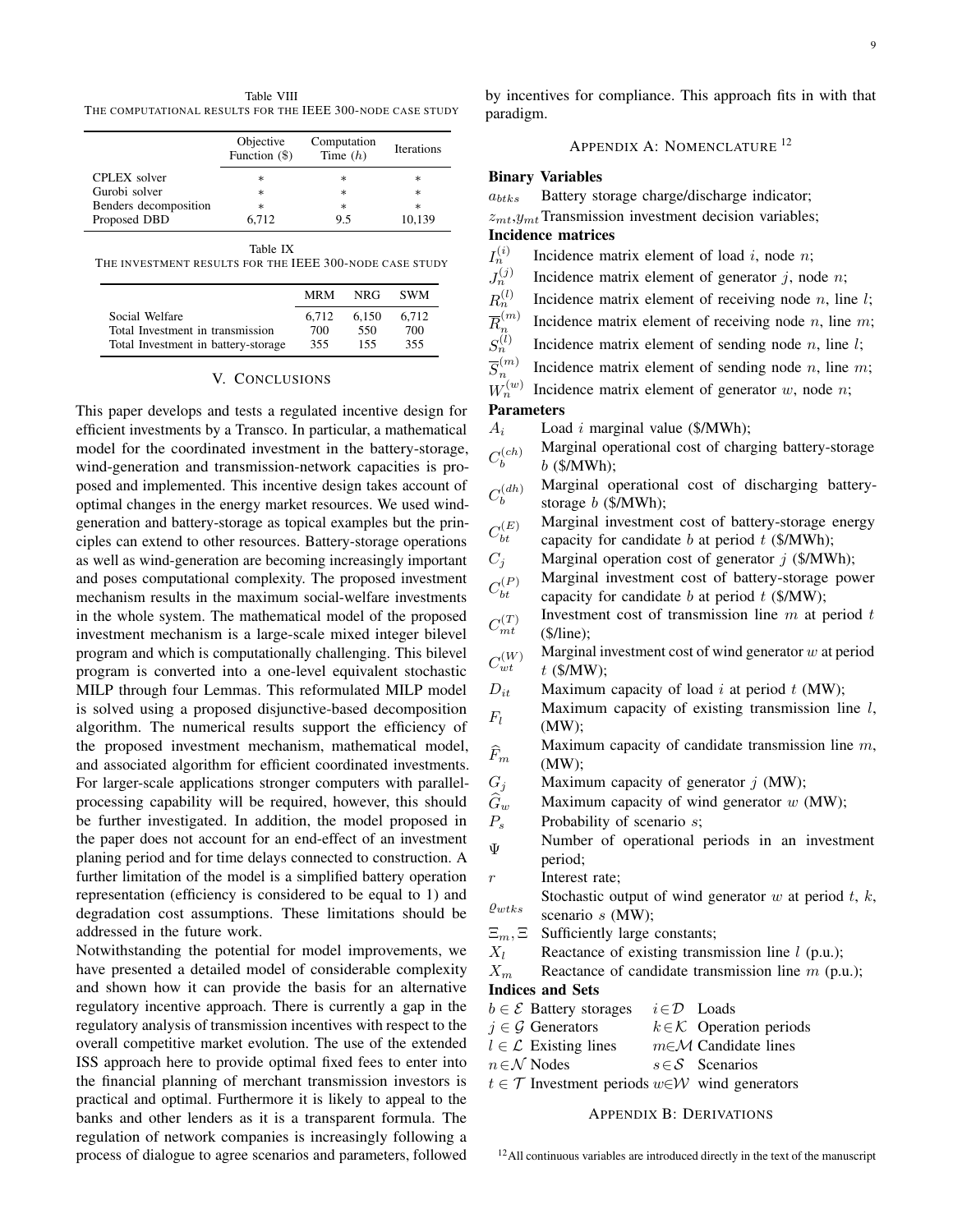The mathematical formulation of battery-storage and windenergy investment planning problem (7) is a linear program, for which the Karush-Kuhn-Taker (KKT) optimality conditions are necessary and sufficient [38]. Thus, the optimal solution of the battery-storage and wind-energy investment planning problem can be equivalently described by the solution of its KKT conditions. The stationarity and complementary slackness of the problem (7) are derived in (22) and (23) respectively.

$$
\frac{\Psi P_s}{(1+r)^{t-1}} A_t - \sum_{n \in \mathcal{N}} I_n^{(i)} \lambda_{ntks} + \underline{\omega}_{itks} - \overline{\omega}_{itks} = 0, \forall i, t, k, s \tag{22a}
$$

$$
\frac{-\Psi P_s}{(1+r)^{t-1}} C_j + \sum_{n \in \mathcal{N}} J_n^{(j)} \lambda_{ntks} + \underline{\nu}_{jtks} - \overline{\nu}_{jtks} = 0, \forall j, t, k, s \qquad (22b)
$$

$$
\frac{-\Psi P_s}{(1+r)^{t-1}} C_b^{(ch)} \sum_{n \in \mathcal{N}} E_n^{(b)} \lambda_{ntks} + \tau_{btks} + \underline{\vartheta}_{btks} - \overline{\vartheta}_{btks} = 0, \forall b, t, k, s
$$

$$
C_b^{(cn)} \sum_{n} F_n^{(b)} \lambda_{ntks} + \tau_{btks} + \underline{\vartheta}_{btks} - \overline{\vartheta}_{btks} = 0, \forall b, t, k, s
$$
\n(22c)

$$
\frac{-\Psi P_s}{(1+r)^{t-1}} C_b^{(dh)} \sum_n E_n^{(b)} \lambda_{ntks} - \tau_{btks} + \underline{\kappa}_{btks} - \overline{\kappa}_{btks} = 0, \forall b, t, k, s
$$
\n(22d)

$$
-\tau_{btks} + \tau_{bt(k+1)s} + \underline{\rho}_{btks} - \overline{\rho}_{btks} = 0 \quad \forall b, t, k, s \tag{22e}
$$

$$
\sum_{n} W_{n}^{(w)} \lambda_{ntks} + \underline{\eta}_{wtks} - \overline{\eta}_{wtks} = 0, \forall w, t, k, s \tag{22f}
$$

$$
\sum_{n} R_{n}^{(l)} \lambda_{ntks} - \sum_{n} S_{n}^{(l)} \lambda_{ntks} + \sigma_{ltks} + \underline{\mu}_{ltks} - \overline{\mu}_{ltks} = 0, \forall l, t, k, s
$$
\n(22g)

$$
-\sum_{n} \overline{S}_{n}^{(m)} \lambda_{ntks} + \sum_{n} \overline{R}_{n}^{(m)} \lambda_{ntks} + \underline{\sigma}_{mtks} - \overline{\sigma}_{mtks} +
$$
  
\n
$$
\underline{\gamma}_{mtks} - \overline{\gamma}_{mtks} + \underline{\zeta}_{mtks} - \overline{\zeta}_{mtks} = 0 \quad \forall m, t, k, s
$$
 (22h)  
\n
$$
-\frac{100}{X_{l}} \sum_{l \in \mathcal{L}} S_{n}^{(l)} \sigma_{ltks} + \frac{100}{X_{l}} \sum_{l} R_{n}^{(l)} \sigma_{ltks} + \xi_{n=1tks} -
$$
  
\n
$$
\frac{100}{X_{m}} \sum_{m \in \mathcal{M}} \overline{S}_{n}^{(m)} \underline{\sigma}_{mtks} + \frac{100}{X_{m}} \sum_{m \in \mathcal{M}} \overline{R}_{n}^{(m)} \underline{\sigma}_{mtks} +
$$
  
\n
$$
\frac{100}{X_{m}} \sum_{m \in \mathcal{M}} \overline{S}_{n}^{(m)} \overline{\sigma}_{mtks} - \frac{100}{X_{m}} \sum_{m \in \mathcal{M}} \overline{R}_{n}^{(m)} \overline{\sigma}_{mtks} = 0, \forall n, t, k, s
$$
  
\n(22i)

$$
\frac{-1}{(1+r)^{t-1}}C_{bt}^{(E)} + \kappa_{bt} - \kappa_{bt+1} + \sum_{k,s} \bar{\rho}_{btks} = 0 \quad \forall b,t
$$
 (22j)

$$
\frac{-1}{(1+r)^{t-1}} C_{bt}^{(P)} + \vartheta_{bt} - \vartheta_{bt+1} + \sum_{k,s} \overline{\kappa}_{btks} + \sum_{k,s} \overline{\vartheta}_{btks} = 0, \forall b, t \quad (22k)
$$

$$
\frac{-1}{(1+r)^{t-1}}C_{wt}^{(W)} + \eta_{wt} - \eta_{wt+1} + \sum_{k,s} \overline{\eta}_{wtks} \varrho_{wtks} = 0 \ \forall w, t \ (221)
$$

 $u_{wt}\eta_{wt} = u_{w(t-1)}\eta_{wt} \forall w,t$  (23a)

$$
e_{bt}\kappa_{bt} = e_{b(t-1)}\kappa_{bt} \forall b,t
$$
\n(23b)

$$
p_{bt}\vartheta_{bt} = p_{b(t-1)}\vartheta_{bt} \,\forall b, t \tag{23c}
$$

$$
\begin{aligned} (\widehat{f}_{mtks} - \frac{100}{X_m} (\sum_n \overline{S}_n^{(m)} \theta_{ntks} - \sum_n \overline{R}_n^{(m)} \theta_{ntks})) \overline{\sigma}_{mtks} &= \\ \Xi_m (1 - z_{mt}) \overline{\sigma}_{mtks} & \forall m, t, k, s \end{aligned} \tag{23d}
$$

$$
- \left(\hat{f}_{mtks} - \frac{100}{X_m} \left(\sum_n \overline{S}_n^{(m)} \theta_{ntks} - \sum_n \overline{R}_n^{(m)} \theta_{ntks}\right)\right) \underline{\sigma}_{mtks} =
$$
  

$$
\Xi_m (1 - z_{mt}) \underline{\sigma}_{mtks} \times \mathbf{S} \tag{23e}
$$

$$
f_{ltks}\overline{\mu}_{ltks} = F_l\overline{\mu}_{ltks} \forall l,t,k,s
$$
\n(23f)

$$
-f_{ltks} \underline{\mu}_{ltks} = F_l \underline{\mu}_{ltks} \ \forall l, t, k, s \tag{23g}
$$

$$
f_{mtks}\overline{\gamma}_{mtks} = \widehat{F}_m \overline{\gamma}_{mtks} \forall m,t,k,s
$$
\n(23h)

$$
-f_{mtks} \underline{\gamma}_{mtks} = F_m \underline{\gamma}_{mtks} \forall m, t, k, s
$$
\n
$$
- \hat{f}_{mtks} \underline{\zeta}_{mtks} = z_{mt} \Xi_m \underline{\zeta}_{mtks} \forall m, t, k, s
$$
\n(23j)

$$
\widehat{f}_{mtks}\overline{\zeta}_{mtks} = z_{mt}\Xi_m\zeta_{mtks} \,\forall m, t, k, s \tag{23k}
$$

$$
g_{jtks}\underline{\nu}_{jtks} = 0 \quad \forall j, s, t, k \tag{231}
$$

$$
g_{jtks}\overline{\nu}_{jtks} = G_j \overline{\nu}_{jtks} \quad \forall j, s, t, k \tag{23m}
$$

$$
\widehat{g}_{wtks}\underline{\eta}_{wtks} = 0 \quad \forall w,t,k,s \tag{23n}
$$

$$
\widehat{g}_{wtks}\overline{\eta}_{wtks} = (G_w + u_{wt})\varrho_{wtks}\overline{\eta}_{wtks} \quad \forall w, t, k, s \tag{230}
$$

$$
\tilde{g}_{btks} \underline{\kappa}_{btks} = 0 \quad \forall b, t, k, s
$$
\n
$$
\tilde{q}_{btks} \overline{\kappa}_{btks} = p_{bt} \overline{\kappa}_{btks} \quad \forall b, t, k, s
$$
\n(23q)

$$
\tilde{d}_{bks} \underline{\vartheta}_{bks} = 0 \quad \forall b,t,k,s \tag{23r}
$$

$$
\tilde{d}_{btks}\overline{\vartheta}_{btks} = p_{bt}\overline{\vartheta}_{btks} \quad \forall b, t, k, s \tag{23s}
$$

$$
q_{btks}\underline{\rho}_{btks} = 0 \quad \forall b, t, k, s \tag{23t}
$$

$$
q_{btks}\overline{\rho}_{btks} = e_{bt}\overline{\rho}_{btks} \quad \forall b,t,k,s
$$
 (23u)

$$
d_{itks} \underline{\omega}_{itks} = 0 \quad \forall i, t, k, s \tag{23v}
$$

$$
d_{itks}\overline{\omega}_{itks} = D_{it}\overline{\omega}_{itks} \quad \forall i, t, k, s \tag{23w}
$$

Using KKT conditions of the problem (3) we can prove that the term

$$
\sum_{ni} I_n^{(i)} \lambda_{ntks} d_{itks} - \sum_{nj} J_n^{(j)} \lambda_{ntks} g_{jtks} +
$$
\n
$$
\sum_{nb} E_n^{(b)} \lambda_{ntks} (\tilde{d}_{btks} - \tilde{g}_{btks}) - \sum_{nw} W_n^{(w)} \lambda_{ntks} \hat{g}_{wtks}
$$
\n(24)

is equal to

$$
\sum_{l} F_{l}(\overline{\mu}_{ltks} + \underline{\mu}_{ltks}) + \sum_{m} \widehat{F}_{m}(\overline{\gamma}_{mtks} + \underline{\gamma}_{mtks})
$$
 (25)  
We start with the initial bilinear expression:

$$
\sum_{n,i} I_n^{(i)} \lambda_{ntks} d_{itks} - \sum_{n,j} J_n^{(j)} \lambda_{ntks} g_{jtks} -
$$
\n
$$
\sum_{n,w} W_n^{(w)} \lambda_{ntks} + \sum_{nb} E_n^{(b)} \lambda_{ntks} (\tilde{d}_{btks} - \tilde{g}_{btks}) \hat{g}_{wtks}
$$
\n(26)

\nThe nodal prices can be extracted from these terms, i.e.

$$
\sum_{n} \lambda_{ntks} \left( \frac{\sum_{i} I_n^{(i)} d_{itks} + \sum_{nb} E_n^{(b)} (\tilde{d}_{btks} - \tilde{g}_{btks}) - \sum_{j} J_n^{(j)} g_{jtks} - \sum_{w} W_n^{(w)} \hat{g}_{wtks}}{L_1} \right). \tag{27}
$$

The term L1 also appears in the power flow constraint (7e) and can thus be replaced by the sum of the power flows:

$$
\sum_{l} \lambda_{ntks} (-\sum_{n} S_{n}^{(l)} f_{ltks} + \sum_{n} R_{n}^{(l)} f_{ltks}) +
$$
\n
$$
\sum_{m} \lambda_{ntks} (-\sum_{n} \overline{S}_{n}^{(m)} \widehat{f}_{mtks} + \sum_{n} \overline{R}_{n}^{(m)} \widehat{f}_{mtks}) =
$$
\n
$$
\sum_{l} f_{ltks} (-\sum_{n} S_{n}^{(l)} \lambda_{ntks} + \sum_{n} R_{n}^{(l)} \lambda_{ntks}) +
$$
\n
$$
\sum_{m} \widehat{f}_{mtks} (-\sum_{n} \overline{S}_{n}^{(m)} \lambda_{ntks} + \sum_{n} \overline{R}_{n}^{(m)} \lambda_{ntks})
$$
\n(28)

Terms L2 and L3 are parts of stationary condition constraints (22g) and (22h) respectively. Thus L2 and L3 equivalently can be represented as a linear combination of dual variables from constraints (22g) and (22h):

$$
\sum_{l} f_{ltks} (\overline{\mu}_{ltks} - \underline{\mu}_{ltks} - \sigma_{ltks}) + \sum_{m} f_{mtks} (\underline{\sigma}_{mtks} - \overline{\sigma}_{mtks} + \underline{\gamma}_{mtks} - \overline{\gamma}_{mtks} + \underline{\zeta}_{mtks} - \overline{\zeta}_{mtks})
$$
\n(29)

Using complementary slackness conditions (23d)-(23k) and stationary condition (22i) constraint (29) can be equivalently reformulated as:

$$
\sum_{l} F_{l}(\overline{\mu}_{ltks} + \underline{\mu}_{ltks}) + \sum_{m} \widehat{F}_{m}(\overline{\gamma}_{mtks} + \underline{\gamma}_{mtks}) +
$$
  

$$
\sum_{m} \underbrace{z_{mt} \Xi_{m}(\underline{\zeta}_{mtks} + \overline{\zeta}_{mtks})}_{T1} +
$$
  

$$
\sum_{m} \underbrace{\Xi_{m} (1 - z_{mt})(\overline{\sigma}_{mtks} + \underline{\sigma}_{mtks})}_{T2}
$$
 (30)

The terms  $T1 = z_{mt} \Xi_m(\zeta_{mtks} + \zeta_{mtks})$  and  $T2 = (1 (z_{mt})(\overline{\sigma}_{mtks} + \underline{\sigma}_{mtks})$  include the disjunctive parameters  $\Xi_m$ and used to formulate power flow constraints of candidate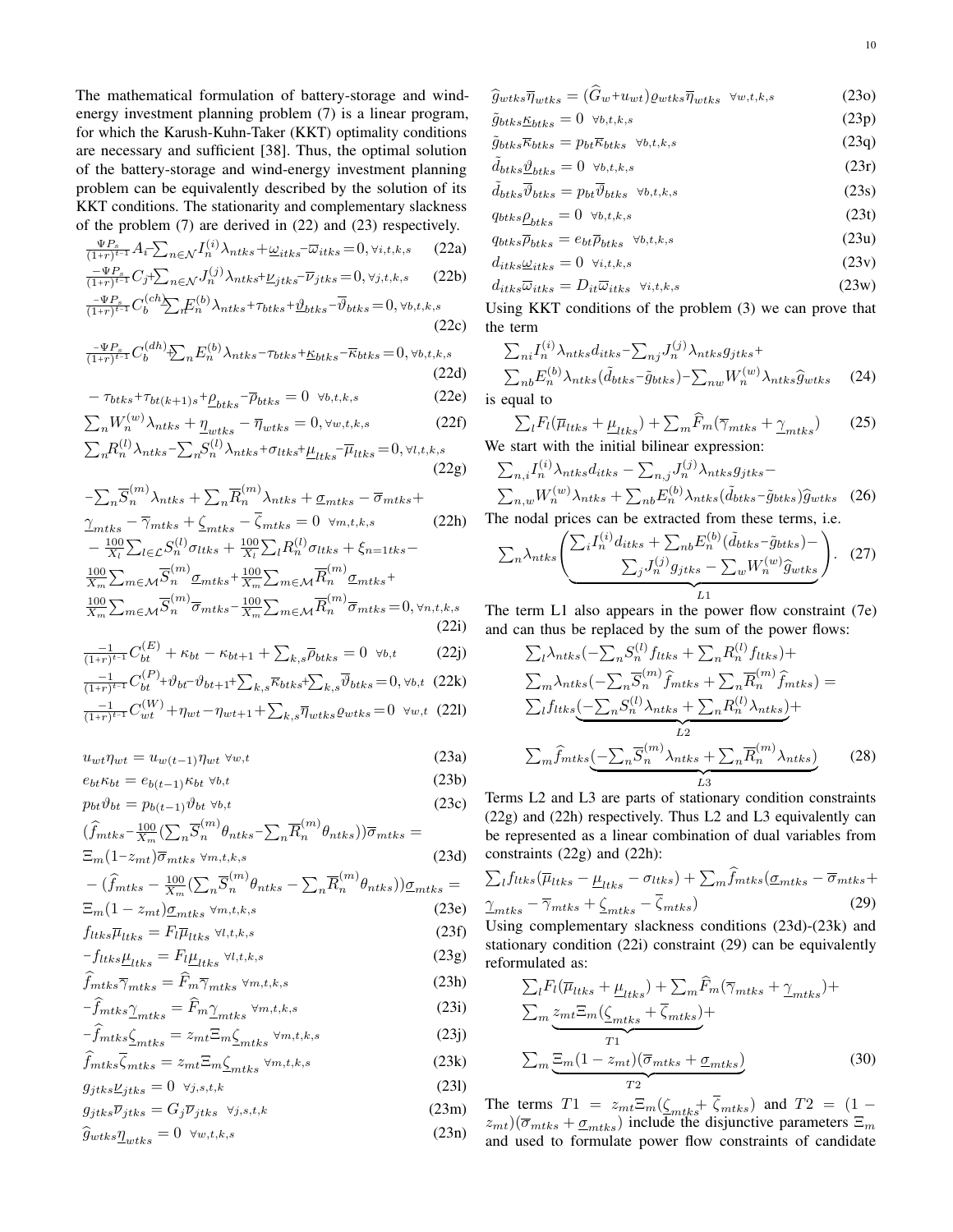transmission lines  $(7g)-(7i)$  are complicated because they include variables both from the upper and lower level problems and are thus non-linear. However, it can be shown that each of these terms are always equal to zero. If the disjunctive parameters are tuned properly, i.e., large enough that they do not limit power flows on selected candidate lines but small enough to avoid poorly conditioned matrices, then the constraints (7i) will never be binding.

$$
\text{If } z_{mt} = 0 \Rightarrow \overline{\sigma}_{mtks} + \underline{\sigma}_{mtks} = 0 \Rightarrow T1 = 0, T2 = 0. \tag{31a}
$$

If 
$$
z_{mt} = 1 \Rightarrow \overline{\zeta}_{mtks} + \underline{\zeta}_{mtks} = 0 \Rightarrow T1 = 0, T2 = 0.
$$
 (31b)

If  $z_{mt}$  is equal to zero then the Lagrangian multipliers  $\overline{\sigma}_{mtks}$ and  $\sigma_{mtks}$  are equal to zero due to the complementary slackness condition, resulting in both expression T1 and T2 to be equal to zero. By analogy when  $z_{mt}$  is equal to one then  $(1 - z_{mt})$ is equal to zero and using complimentary slackness conditions  $\zeta_{mtks}$  and  $\zeta_{mtks}$  are zero leading to T1 and T2 equal to zero. Thus we can remove the T1 and T2 terms from the strong duality constraint (30) and enforce T1=0 and T2=0 as a separate linear constraints:

$$
-\Xi_m z_{mt} \le \overline{\sigma}_{mtks} + \underline{\sigma}_{mtks} \le \Xi_m z_{mt} \tag{32a}
$$

$$
-\Xi_m(1-z_{mt}) \le \overline{\zeta}_{mtks} + \underline{\zeta}_{mtks} \le \Xi_m(1-z_{mt}) \quad (32b)
$$

Such reformulation will remove bilinear terms and will not affect the decision space.

$$
\sum_{t} \frac{1}{(1+r)^{t-1}} \Biggl( \sum_{s,k} \Psi P_s \Bigl( \sum_i A_i d_{itks} - \sum_j C_j g_{jtks} - \sum_b C_b' d_{itks} \Biggr)
$$

$$
\sum_b (C_b^{(dh)} \tilde{d}_{btks} + C_b^{(ch)} \tilde{g}_{btks}) \Biggr) - \Bigl( \sum_b C_{bt}^{(E)} (e_{bt} - e_{b(t-1)}) - \sum_b C_{bt}^{(P)} (p_{bt} - p_{b(t-1)}) - \sum_w C_{wt}^{(W)} (u_{wt} - u_{w(t-1)}) \Biggr) =
$$

$$
\sum_{t} \Biggl( \sum_i D_{it} \overline{\omega}_{itks} + \sum_j G_j \overline{\nu}_{jtks} + \sum_l F_l (\underline{\mu}_{ltks} + \overline{\mu}_{ltks}) + \sum_m \widehat{F}_m (\overline{\gamma}_{mtks}) + T1 + T2 \Biggr)
$$
(33a)

Similarly, the strong duality (33) of the problem (7) can be reformulated using (31) as in (34)

$$
\sum_{t} \frac{1}{(1+r)^{t-1}} \left( \sum_{s,k} \Psi P_s \left( \sum_i A_i d_{itks} - \sum_j C_j g_{jtks} - \sum_k C_k g_{itks} \right) \right)
$$
\n
$$
\sum_{b} \left( C_b^{(dh)} \tilde{d}_{btks} + C_b^{(ch)} \tilde{g}_{btks} \right) - \left( \sum_b C_{bt}^{(E)} (e_{bt} - e_{b(t-1)}) - \sum_k C_{bt}^{(P)} (p_{bt} - p_{b(t-1)}) - \sum_w C_{wt}^{(W)} (u_{wt} - u_{w(t-1)}) \right) =
$$
\n
$$
\sum_{t} \left( \sum_i D_{it} \overline{\omega}_{itks} + \sum_j G_j \overline{\nu}_{jtks} + \sum_l F_l (\underline{\mu}_{itks} + \overline{\mu}_{itks}) + \sum_m \widehat{F}_m (\overline{\gamma}_{mtks}) \right)
$$
\n(34a)

$$
-\Xi_m z_{mt} \le \overline{\sigma}_{mtks} + \underline{\sigma}_{mtks} \le \Xi_m z_{mt}
$$
\n(34b)

$$
-\Xi_m(1-z_{mt}) \le \overline{\zeta}_{mtks} + \underline{\zeta}_{mtks} \le \Xi_m(1-z_{mt})
$$
\n(34c)

APPENDIX C: Benchmark optimization model

$$
\begin{aligned}\n\text{Maximize} & \sum_{t} \frac{1}{(1+r)^{t-1}} \Big( \sum_{sk} \Psi P_s \big( \sum_{i} A_i d_{itks} - \sum_{j} C_j g_{jtks} - \sum_{b} C_b g_{itks} \Big) \\
& \sum_{b} \big( C_b^{(dh)} \tilde{d}_{btks} + C_b^{(ch)} \tilde{g}_{btks} \big) \big) - \big( \sum_{b} C_{bt}^{(E)} \big( e_{bt} - e_{b(t-1)} \big) - \sum_{b} C_{bt}^{(P)} \big( p_{bt} - p_{b(t-1)} \big) - \sum_{w} C_{wt}^{(W)} \big( u_{wt} - u_{w(t-1)} \big) \\
& \quad - \sum_{m} C_{mt}^{(T)} y_{mt} \Big)\n\end{aligned} \tag{35a}
$$

Subject to: $(7b) - (7u)$  (35b)

$$
(17c) - (17b) \tag{35c}
$$

APPENDIX D: A simple numerical example

A simple numerical example for the generalized disjunctive program (9) is demonstrated in this section which is minimization problem in (36) which is a MILP problem.

Minimize 
$$
u_1 + u_2
$$
 (36a)  
 $u_1, u_2 \ge 0, y_1 \in \{0, 1\}$ 

$$
Subject to: u_1 \ge 8 : \mu_1 \tag{36b}
$$

$$
u_2 \ge 2 \, : \mu_2 \tag{36c}
$$

$$
u_2 - u_1 \ge 2 - \Xi y_1 : \nu_1 \tag{36d}
$$

$$
u_1 - u_2 \ge 1 - \Xi(1 - y_1) : \nu_2 \tag{36e}
$$

Two positive continuous variables  $u_1$  and  $u_2$  are used along with a binary variable  $y_1$  to model the disjunctive feature.  $\mu_1$ ,  $\mu_2$ ,  $\nu_1$ , and  $\nu_2$  are Lagrangian variables. The binary variable  $y_1$ makes sure that one and only one of constraints  $u_2-u_1 \geq 2$  and  $u_1-u_2 \geq 1$  are enforced. The parameter  $\Xi$  should be adjusted to implement this disjunctive feature properly. Feasibility region of this problem for different values of the parameter Ξ and the binary variable  $y_1$  is shown in (3).



Figure 3. Feasibility region of problem (36)

Different feasibility regions of (36) are shown for four cases with  $(\Xi = 10, y_1 = 0), (\Xi = 10, y_1 = 1), (\Xi = 7, y_1 = 0),$ and  $(\Xi = 7, y_1 = 1)$ . Here diferent values for the disjunctive parameter  $\Xi$  and the integer variable  $y_1$  are investigated. The optimal solutions are shown in Fig. (3). As the objective is to minimize  $u_1 + u_2$ , the optimal solutions for  $\Xi = 10$  are  $y_1 = 1$ ,  $u_1 = 8$ , and  $u_2 = 2$  with optimal value  $u_1 + u_2 = 10$ . Furthermore, the optimal solutions for  $\Xi = 7$  are  $y_1 = 1$ ,  $u_1 = 8$ , and  $u_2 = 3$ with optimal value  $u_1+u_2=11$ . Therefore, employing new values for the disjunctive variable Ξ could change results (from 13 to 11 in this example). Finding the right value for disjunctive parameters is extremely hard (if not impossible) in large-scale problems with more integer variables. Solving this problem with Benders algorithm will also face this issue of finding the right value for  $\Xi$ . For given values for  $y_1$ , the remaining variables are continuous and we can use the duality theorem for remaining LP problem. Dual of the problem (36) is demonstrated in (37) after fixing the binary variable  $y_1$ .

$$
\text{SPD: Maximize } 8\mu_1 + 2\mu_2 + 2\nu_1 + \nu_2 \tag{37a}
$$

$$
Subject to: \mu_1 - \nu_1 + \nu_2 \le 1: u_1 \tag{37b}
$$

$$
\mu_2 + \nu_1 - \nu_2 \le 1 : u_2 \tag{37c}
$$
  

$$
y_1^* \nu_1 = 0 \tag{37d}
$$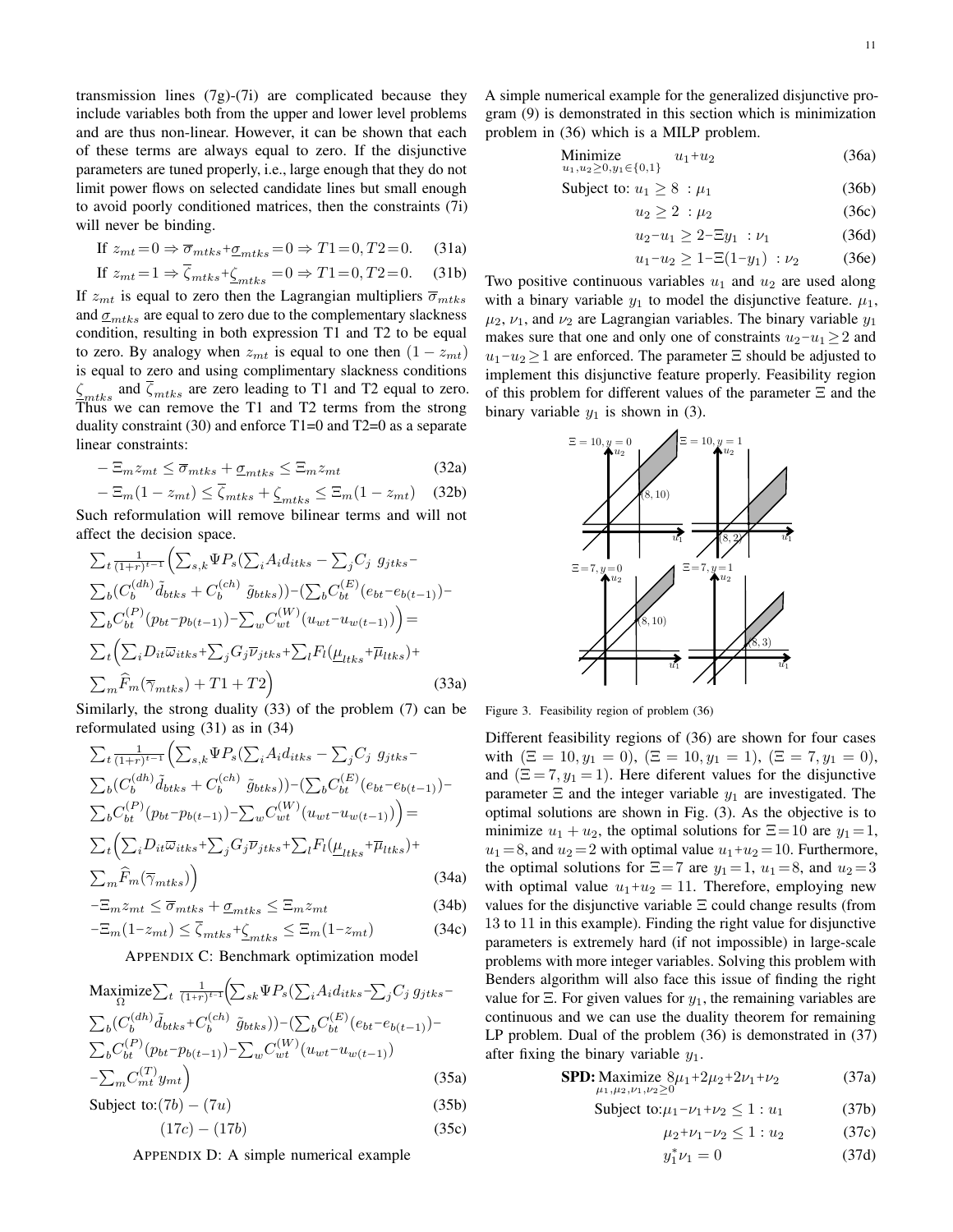| $y_1$ | $\mu_1$ | $\mu_2$ | $\nu_1$ | $\nu_2$    |    |
|-------|---------|---------|---------|------------|----|
|       |         |         |         | $^{\circ}$ | 18 |
|       |         |         | 0       |            | 10 |

Solutions of the problem (37) for different combinations of the fixed binary variable  $y_1$  are shown in Table X. We recognize that the SPD does not have any disjunctive parameter  $\Xi$ .

#### *A. The DBD Algorithm:*

The simple numerical example in (36) could be solved using the proposed DBD algorithm in Figures 1 and 2 without employing any disjunctive parameter  $(\Xi)$  in two iterations as follows:

**Initialize:** The algorithm is initialized first with  $UB = 1000$ ,  $LB = -1000, y^* = [y_1^*] = [0], K_0 = 1000, \text{ and } K = 0.$ 

**Iteration 1:** Step 1 starts with updating  $K \leftarrow K+1 = 1$ . Then, the SPD in (37) is solved for given  $y_1^* = 0$ . From Table X we have  $K_1 = 18$ . As  $\nu_1 = 1 > 0$ , set of indices is  $\Omega_1 = \{1\}$ with cardinality (number of elements in set)  $|\Omega_1| = 1$ . Indices 0 and 1 are changed since  $K_0 = 1000$  and  $K_1 = 18$  are decreasing in  $v$  (as the value of K is increasing the index of K should also be increasing). With new indices,  $K_0 = 18$  and  $K_1 = 1000$  are non-decreasing in v (in this new arrangement, we see that  $18 < 1000$  and  $0 < 1$ , this property between K values and K indices should always hold. If it does not hold we do re-arrangement similar to what we did here). In Step 2, from (21b) we have to add the constraint ( $y_1 \leq x_1$ ) to MPD-1 in (38). The UB is updated to  $UB \leftarrow min(UB = 1000, 18) = 18$ and the following equation holds -1000  $\leq$  global solution  $\leq$ 18.

**MPD-1:** Minimize 
$$
18x_0+1000x_1
$$
 (38a)  
 $y_1, x_1 \in \{0,1\}$ 

Subject to: $y_1 \leq x_1$  (38b)

$$
x_0 + x_1 = 1 \tag{38c}
$$

Optimal solutions of MPD-1 in (38) are  $x_0^* = 0$ ,  $x_1^* = 1$ , and  $y_1^* = 1$ . The LB remains the same since  $LB = 18x_0^* +$  $1000x_1 = 1000$ . In Step 3, we go to the next iteration since  $UB < LB$ .

**Iteration 2:** Step 1 starts with updating  $K \leftarrow K+1 = 2$ . Then, the SPD in (37) is solved for given binary variable  $y_1^* = 1$ . From Table X we have  $K_2 = 10$ . As  $\nu_1 = \nu_2 = 0$ , set of indices is an empty set  $\Omega_2 = \{\}$  with cardinality  $|\Omega_2| = 0$ . Indices v are changed since  $K_0 = 18$ ,  $K_1 = 1000$  and  $K_2 = 10$  are decreasing from index 1 to index 2. With new indices we have,  $K_0 = 10$ ,  $K_1 = 18$ , and  $K_2 = 1000$  which are non-decreasing in  $v$ . In Step 2, from (21b) we have to add the constraint  $(1 \leq x_0+x_2)$  to the MPD-1 in (38). The UB is updated to  $UB \leftarrow min(UB = 18, 10) = 10$  and the following equation holds  $-1000 \le$  global solution  $\le$  10.

**MPD-2:** Minimize 
$$
10x_0+18x_1+1000x_2
$$
 (39a)  
 $y_1, x_1 \in \{0,1\}$ 

Subject to: $y_1 \le x_2$  (39b)

$$
1 \le x_0 + x_2 \tag{39c}
$$

$$
x_0 + x_1 + x_2 = 1 \tag{39d}
$$

Optimal solutions of MPD-2 are  $x_0^* = 1$ ,  $x_1^* = 0$ ,  $x_2^* = 0$ , and  $y_1^* = 0$ . The LB is updated  $LB = 10x_0^* + 18x_1^* + 1000x_2 = 10$ . In Step 3, there is no need for more iterations since  $UB = LB$ . Marginal value of constraints (37b) and (37b) are 8 and 2 respectively. Therefore,  $y_1 = 1$ ,  $u_1 = 8$  and  $u_2 = 2$  are reported as optimal solution which ends the algorithm. Note that in Iterations 1 and 2, we did not use the disjunctive parameter Ξ.

#### **REFERENCES**

- [1] P. L. Joskow, "Competition for electric transmission projects in the U.S.A: Ferc order 1000," ser. Energy Series, M. R. Hesamzadeh, J. Rosellon, and I. Vogelsang, Eds. Springer, 2020, pp. 275–322.
- [2] "Renewables 2018, analysis and forecast to 2023," https://www.iea.org/renewables2018/, International Energy Agency, Tech. Rep., 2018.
- [3] "Energy storage systems, the key enablers of the renewable energy future," https://northvolt.com/energy-storage-systems-the-key-enablers-ofthe-renewable-energy-future/, Northvolt, Tech. Rep., 2019.
- [4] "Transmission metrics report," Federal Energy Regulatory Commission, Tech. Rep., 2016.
- [5] "Targeted charging review principles: Annex 1," https  $/www. of gem.gov.uk/system/files/docs/2018/11/$ , Ofgem, Tech. Rep., 2018.
- [6] "Transmission pricing review," https  $//e a.gov. n z/development/work - programme/ pricing$ cost − allocation/transmission − pricing − review/, Electricity Authority (New Zealand), Tech. Rep., 2020.
- [7] E. E. Sauma and S. S. Oren, "Proactive planning and valuation of transmission investments in restructured electricity markets," *Journal of Regulatory Economics*, vol. 30, no. 3, pp. 358–387, Nov 2006.
- [8] ——, "Economic criteria for planning transmission investment in restructured electricity markets," *IEEE Transactions on Power Systems*, vol. 22, no. 4, pp. 1394–1405, Nov 2007.
- [9] M. Madrigal and S. Stoft, *Transmission Expansion for Renewable Energy Scale-Up : Emerging Lessons and Recommendations*. The World Bank, 2012.
- [10] J. H. Roh, M. Shahidehpour, and Y. Fu, "Market-based coordination of transmission and generation capacity planning," *IEEE Transactions on Power Systems*, vol. 22, no. 4, pp. 1406–1419, Nov 2007.
- [11] Y. Tohidi, M. R. Hesamzadeh, and F. Regairaz, "Sequential coordination of transmission expansion planning with strategic generation investments," *IEEE Transactions on Power Systems*, vol. 32, no. 4, pp. 2521–2534, July 2017.
- [12] Y. Tohidi, L. Olmos, M. Rivier, and M. R. Hesamzadeh. "Coordination of generation and transmission development through generation transmission charges a game theoretical approach," *IEEE Transactions on Power Systems*, vol. 32, no. 2, pp. 1103–1114, March 2017.
- [13] I.-C. Gonzalez-Romero, S. Wogrin, and T. Gomez, "Proactive transmission expansion planning with storage considerations," *Energy Strategy Reviews*, vol. 24, pp. 154 – 165, 2019. [Online]. Available: http://www.sciencedirect.com/science/article/pii/S2211467X19300227
- [14] F. Regairaz, M. R. Hesamzadeh, and et. al., "Market price signals and regulatory frameworks for coordination of transmission investments." [Online]. Available: https://e-cigre.org/publication/
- [15] M. R. Hesamzadeh, J. Rosellon, and I. Vogelsang, Eds., *Transmission Planning and Operation in the Wholesale Market Regime*, ser. Lecture Notes in Energy. Springer, 2020, vol. 79.
- [16] I. Vogelsang, "Price regulation for independent transmission companies," *Journal of Regulatory Economics*, vol. 20, no. 2, pp. 141–165, Sep 2001.
- [17] M. Tanaka, "Extended price cap mechanism for efficient transmission expansion under nodal pricing," *Networks and Spatial Economics*, vol. 7, no. 3, pp. 257–275, Sep 2007.
- [18] W. Hogan, J. Rosellón, and I. Vogelsang, "Toward a combined merchantregulatory mechanism for electricity transmission expansion," *Journal of Regulatory Economics*, vol. 38, no. 2, pp. 113–143, Oct 2010.
- [19] P. Joskow and J. Tirole, "Transmission investment: Alternative institutional frameworks," in *Wholesale Markets for Electricity*. mimeo.
- [20] T.-O. Léautier, "Regulation of an electric power transmission company," *The Energy Journal*, vol. 21, no. 4, pp. 61–92, 2000.
- [21] J. Rosellon and H. Weigt, "A combined merchant-regulatory mechanism for electricity transmission expansion in europe," *Working papers DTE 396, CIDE, Division de Econom ´ ´ıa*, 2007.